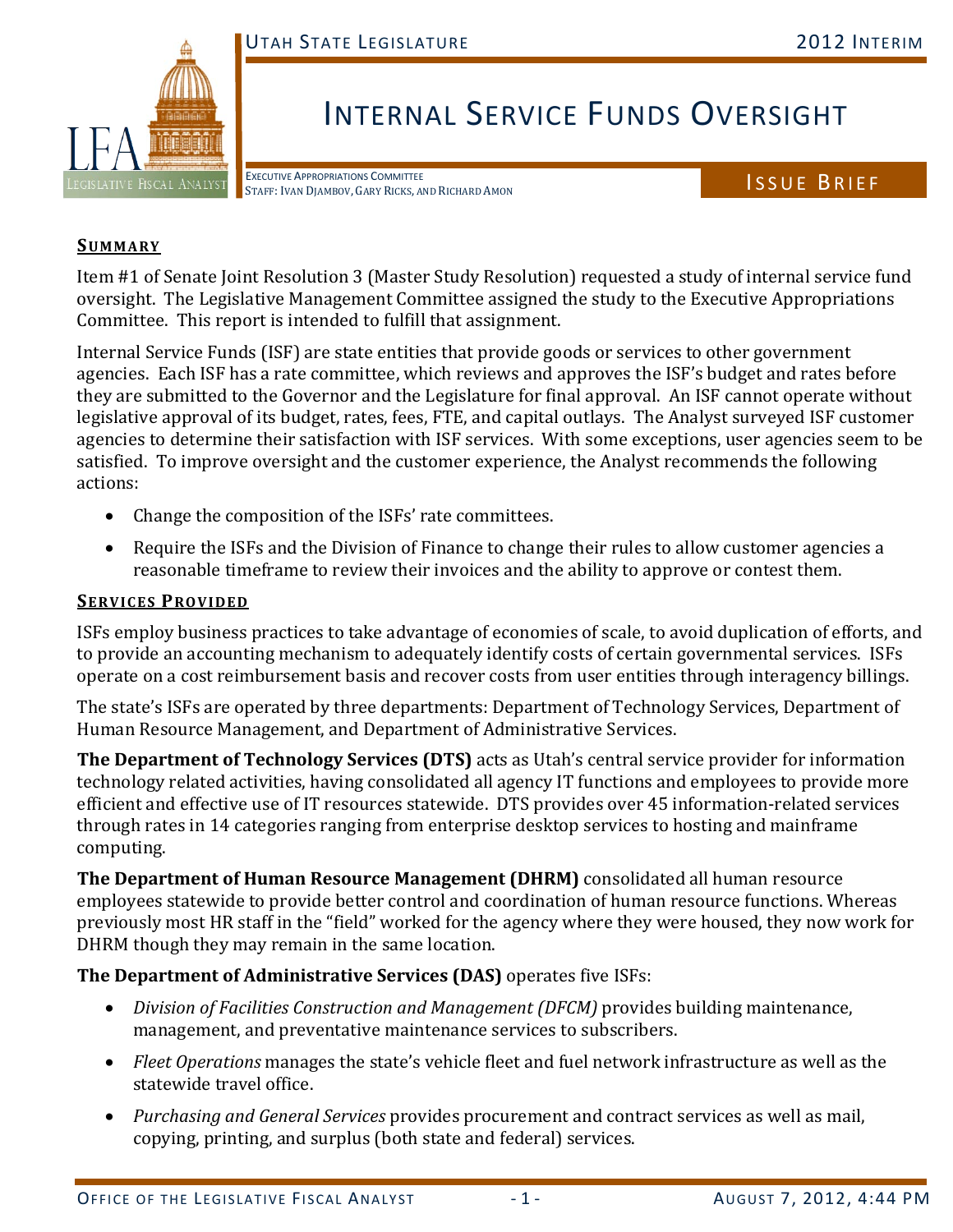- *Risk Management* provides liability, property, and auto physical damage insurance coverage to state agencies, school districts, charter schools, and colleges of higher education.
- *Finance* administers the Purchasing Card (P-Card) program, and beginning FY 2013, provides consolidated budget and accounting services for the Department of Administrative Services.

# **OVERSIGHT**

# **Rate Committees**

State law creates rate committees, composed of user agencies and appointed state officials, to review and approve ISF budgets and rates for submission to the Governor's Office of Planning and Budget (GOPB) and the Legislature. The rate committees may approve, increase, or decrease an internal service fund's proposed rates and fees before recommending them to GOPB and the Legislature. The rate committees also review and approve interim rates for new services introduced between annual legislative sessions.

Currently there are three rate committees, one for each department: DTS, DHRM, and DAS. Each committee consists of at least six members: three from user agencies, the director of the Division of Finance, the director of the Governor's Office of Planning and Budget, and the director of the department that manages the ISF.

User agencies comment that they see a potential conflict of interest in having the ISF department directors as voting members of the rate committees. Although statute currently prohibits the ISF department director from chairing the rate committee, membership and the ability to vote on the committee create a perception that the ISF director could sway other committee members to vote in a way favorable to the director's agency.

To mitigate for this, the Analyst recommends the Legislature consider changing the make-up of each of the three rate committees. Three potential options include:

- 1. Replace the ISF department director with an impartial "honest broker," either from inside or outside state government. Alternatively, do not replace the department director but still add an impartial party in order to bring the number of committee members to seven.
- 2. Make the ISF department director an ex-officio, non-voting member of the committee.
- 3. Enlarge the committee to include four or more user agencies.

# **Legislative Oversight**

In order to control the size, mission and fees charged to state agencies, the Legislature imposes statutory controls (UCA 63J-1-410) that require ISFs to respond to the legislative budget process. No ISF can bill another agency for its services unless the Legislature has:

- Approved the ISF's budget request.
- Approved the ISF's rates, fees, and other charges.
- Published those annual rates and fees in an appropriations bill.
- Approved the number of FTE as part of the annual appropriation process.
- Appropriated the ISF's estimated revenue based upon the rates and fee structure.

Furthermore, no capital acquisitions can be made by an ISF, and no capital assets can be transferred to an ISF without legislative approval.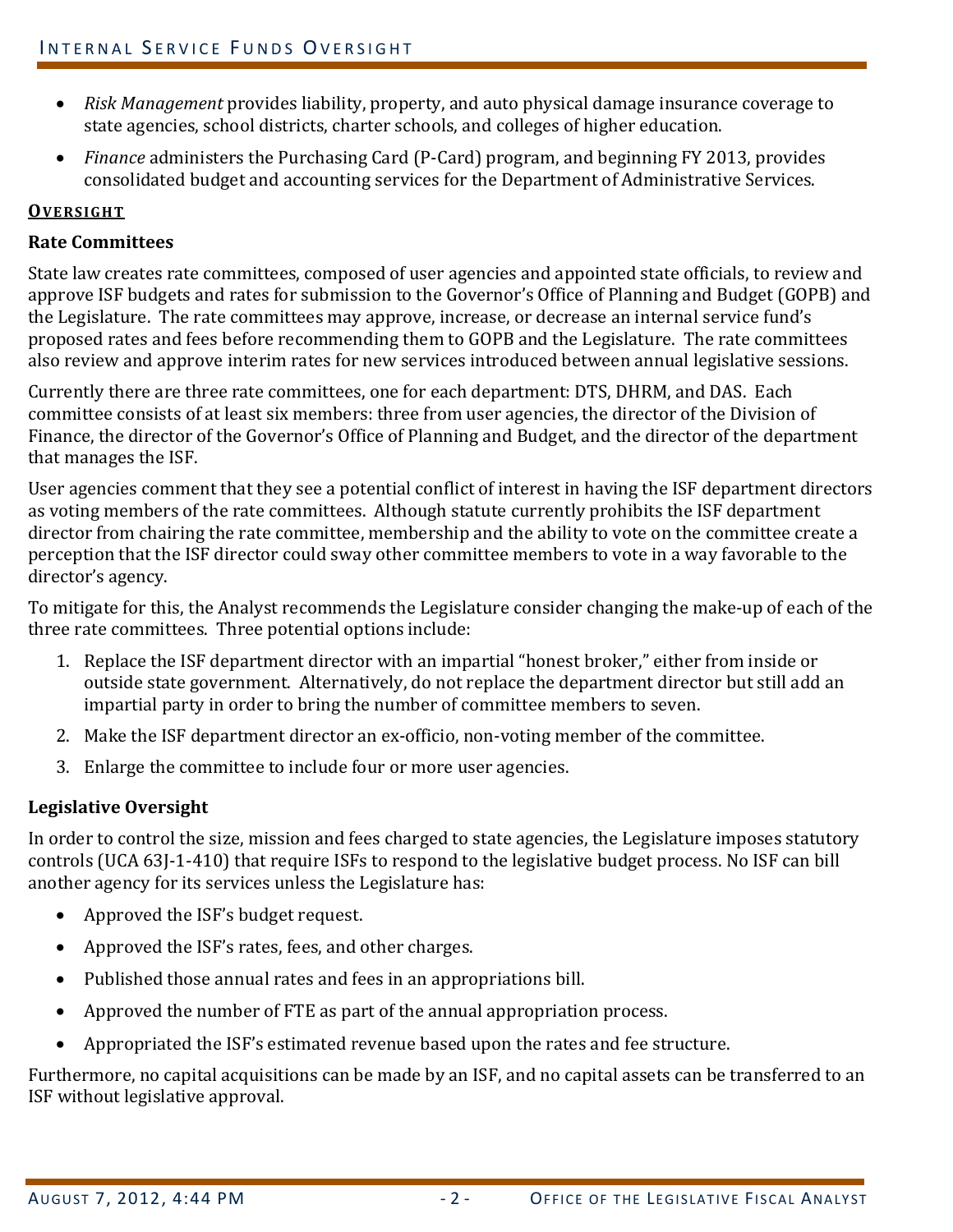#### **FINANCES**

Unlike traditional state agencies, Utah budgetary procedures do not require expenses to match revenues for internal service funds. Instead, ISFs are allowed retained earnings from profits or losses incurred. Federal guidelines limit the amount of retained earnings to between 30 and 60 days of operational costs, depending on the service. ISFs collecting more than federal limits must rebate a portion of the excess to the federal government. Likewise, the Legislature monitors retained earnings balances and often appropriates excesses to the General Fund or reduces rates to state agencies which in turn reduces future retained earnings.

| <b>Finances for Internal Service Funds - FY 2011 Actual</b> |            |                |              |               |                |              |                 |                |               |  |
|-------------------------------------------------------------|------------|----------------|--------------|---------------|----------------|--------------|-----------------|----------------|---------------|--|
|                                                             | Approved   | Actual         | Capital      |               |                | Profit/      | Retained        | Working        | Value of      |  |
| <b>Internal Service Fund</b>                                | <b>FTE</b> | <b>FTE</b>     | Outlay       | Revenue       | <b>Expense</b> | Loss         | <b>Earnings</b> | Capital        | <b>Assets</b> |  |
| DFCM - Facilities Mgt                                       | 141.00     | 124.13         | \$0          | \$27,222,000  | \$26,542,700   | \$679,300    | \$3,615,700     | \$3,587,095    | \$28,614      |  |
| Fin - Purchasing Card                                       | 1.00       | $\overline{a}$ | \$0          | \$256,500     | \$179,500      | \$77,000     | \$77,000        | \$179,920      | \$0           |  |
| Fleet - Administration                                      | 5.00       | 3.78           | \$0          | \$0           | \$0            | \$0          | \$9,100         | \$44,245       | \$0           |  |
| Fleet - Fuel Network                                        | 8.57       | 8.57           | \$188,900    | \$36,469,100  | \$35,473,000   | \$996,100    | \$6,615,200     | \$5,705,885    | \$909,320     |  |
| Fleet - Motor Pool                                          | 15.11      | 12.00          | \$16,436,900 | \$26,362,800  | \$25,647,400   | \$715,400    | \$3,879,500     | (\$23,561,425) | \$59,276,435  |  |
| GS - Administration                                         | 3.00       | 2.32           | \$0          | \$0           | \$3,700        | (53,700)     | (57,400)        | \$34,272       | \$0           |  |
| <b>GS</b> - Central Mailing                                 | 53.50      | 39.70          | \$418,127    | \$12,463,400  | \$12,703,800   | (\$240,400)  | (558, 300)      | (5391, 416)    | \$568,752     |  |
| GS - Cooperative Contract                                   | 3.00       | 4.36           | \$0          | \$1,651,800   | \$677,000      | \$974,800    | \$1,455,900     | \$1,455,904    | \$0           |  |
| GS - Federal Surplus                                        | 0.52       | 0.16           | \$35,000     | \$19,600      | \$33,900       | (514, 300)   | (548, 100)      | \$7,395        | \$29,167      |  |
| <b>GS</b> - Print Services                                  | 3.00       | 3.00           | \$1,294,700  | \$3,236,600   | \$3,114,200    | \$122,400    | (5513,600)      | (51, 555, 416) | \$2,697,314   |  |
| GS - State Surplus                                          | 8.80       | 6.11           | \$11,900     | \$707,200     | \$827,600      | ( \$120,400) | \$257,300       | \$30,587       | \$831,723     |  |
| Risk - Insurance                                            | 24.00      | 23.68          | \$62,100     | \$30,892,500  | \$27,522,900   | \$3,369,600  | \$2,882,900     | \$32,602,690   | \$62,100      |  |
| Risk - Workers' Comp.                                       | 2.00       | 1.97           | \$0          | \$7,135,600   | \$6,845,400    | \$290,200    | \$3,621,300     | \$3,621,214    | \$0           |  |
| <b>DHRM</b> - Field Services                                | 144.00     | 113.87         | \$0          | \$10,254,400  | \$10,537,200   | (\$282,800)  | \$3,130,300     | \$3,136,831    | \$0           |  |
| DTS - Agency Services                                       | ٠          | ۰              | \$0          | \$22,844,800  | \$22,878,500   | ( \$33,700)  | (51,070,200)    | \$0            | \$0           |  |
| DTS - Enterprise Services                                   | 847.00     | 708.07         | \$6,073,900  | \$110,544,300 | \$109,232,100  | \$1,312,200  | \$10,239,900    | \$864,546      | \$15,067,057  |  |

The following table provides a snapshot of each ISF's size and financial position at the end of FY 2011.

Statute requires that working capital for operations (defined as Current Assets less Current Liabilities less Long Term General Fund Borrowing) come from the following sources in the following order: operating revenues, long-term debt, and appropriations from the Legislature. To eliminate negative working capital, an ISF may borrow from the General Fund, as long as the debt is repaid over the useful life of the asset, and the deficit of working capital is less than ninety percent of the value of its fixed assets.

#### **CUSTOMER SURVEY**

The Office of the Legislative Fiscal Analyst surveyed user agencies from state government on their experience with the six major ISF agencies: DTS, DHRM, DFCM, Fleet, Purchasing, and Risk Management. The survey targeted administrators and staff who interact with the ISFs.

The survey included eight questions asking the participants to indicate for each of the ISF the extent to which they agreed or disagreed with the following statements:

- Knowledgeable ISF staff are easy to access (survey question 3).
- ISF staff resolves my agency's issues in a timely manner (survey question 4).
- The ISF's invoices provide sufficient detail and are easy to understand (survey question 5).
- The ISF's invoices are accurate (survey question 6).
- ISF staff adequately communicates with my agency's staff (survey question 7).
- ISF staff provides friendly and professional customer service (survey question 8).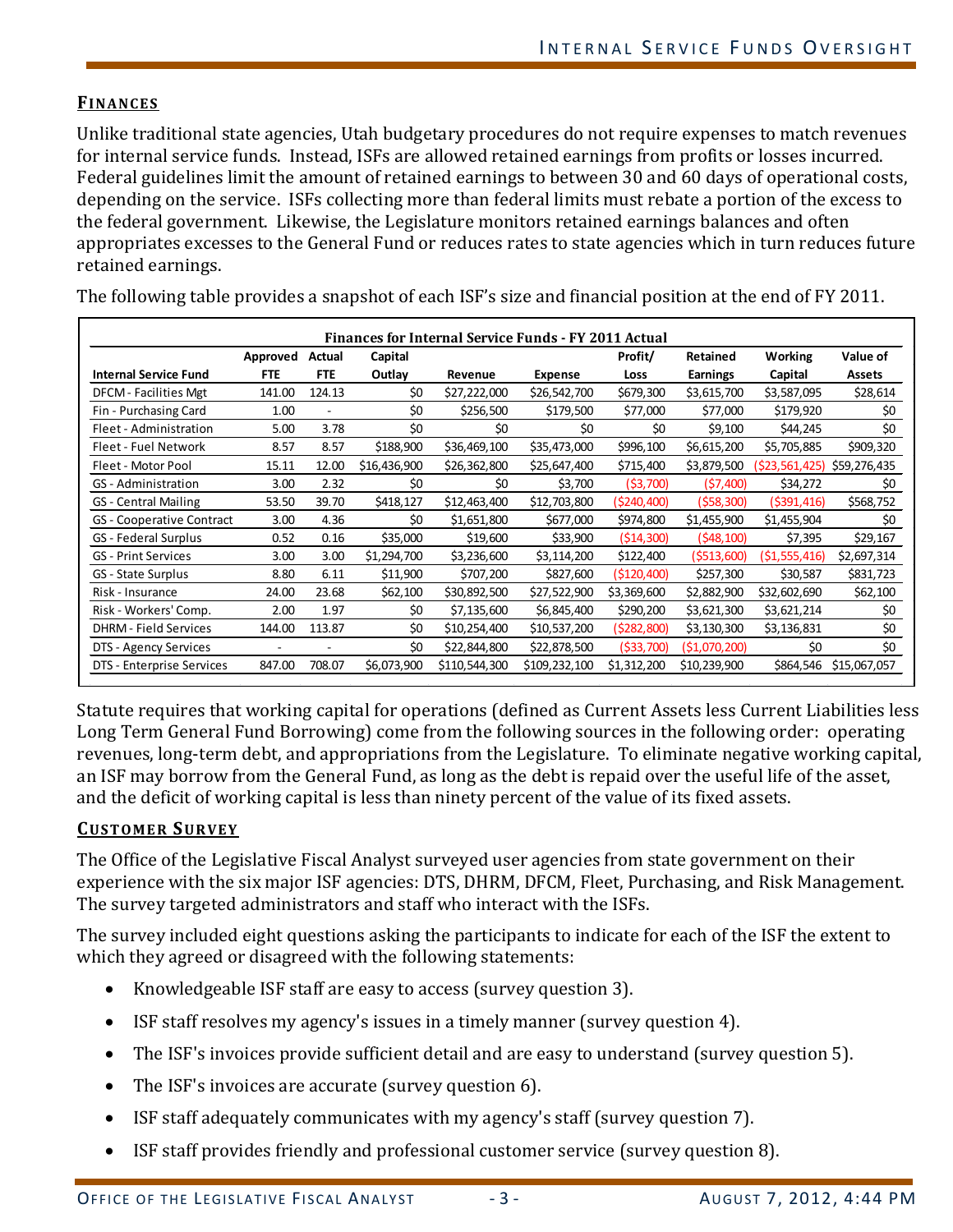- Prices for equipment purchases are as low as or lower than market (survey question 9).
- Equipment is purchased and installed in a timely manner (survey question 10).

The survey also asked the respondents:

- Do you feel the ISF process of rate setting and billing is sufficiently transparent? (survey question 11).
- Should customer agencies approve payment of ISF invoices before payments are transferred? (survey question 12).

We received 101 responses from 22 state agencies. For our analysis, we averaged the responses by agency in order to give each agency equal weight. The summary of agency responses, including comments, is provided in the Appendix.

The survey results showed that, overall, the agencies seemed satisfied with the services provided by the six ISFs. The areas with the highest average scores were on the customer service level (survey question 8) and accessibility of ISF staff (survey question 3).

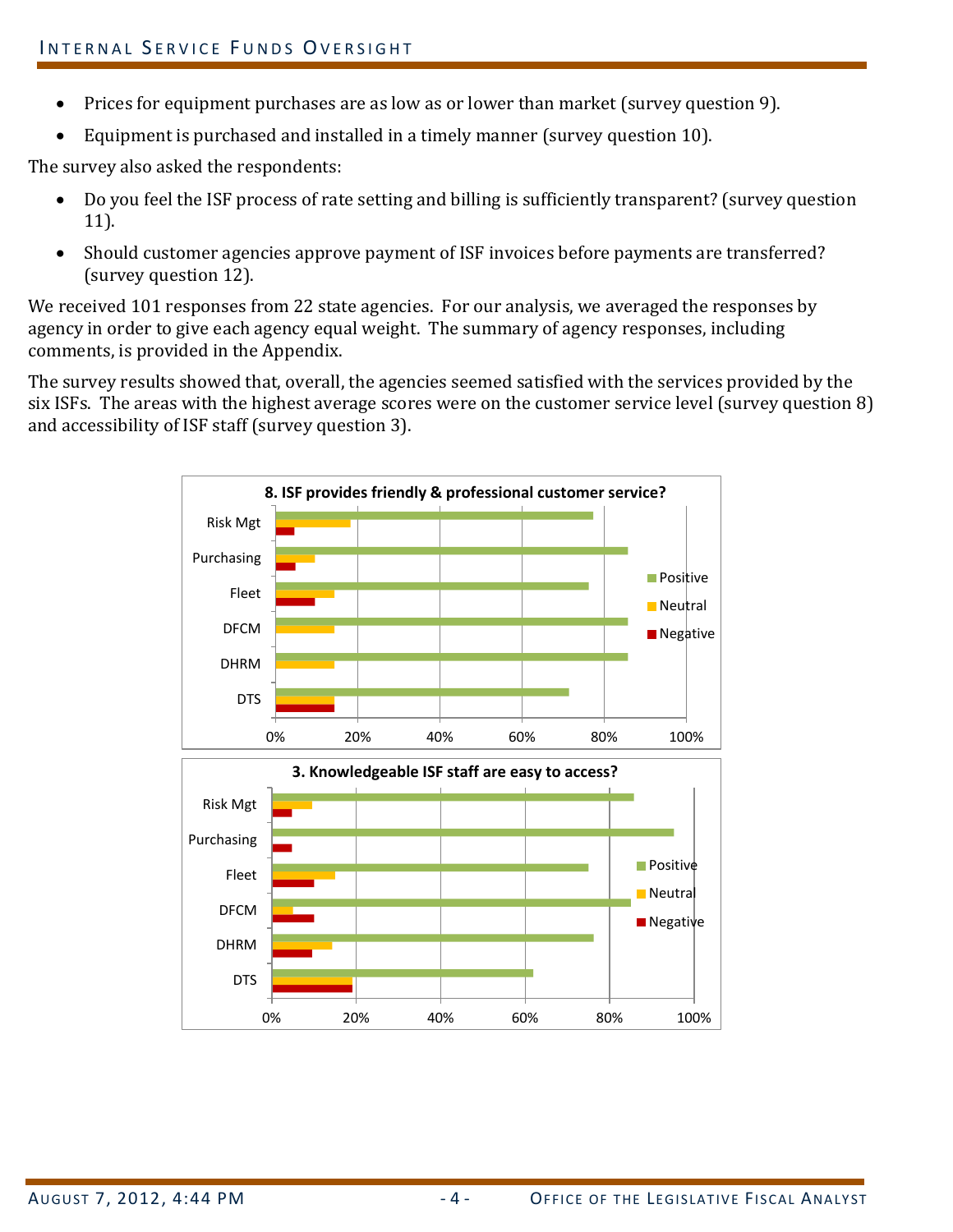The ISF customers also indicated that most of the ISF staff do a good job communicating with the agencies (survey question 7) and resolve agency issues in a timely manner, although satisfaction with DTS is notably lower than the other ISFs (survey question 4).

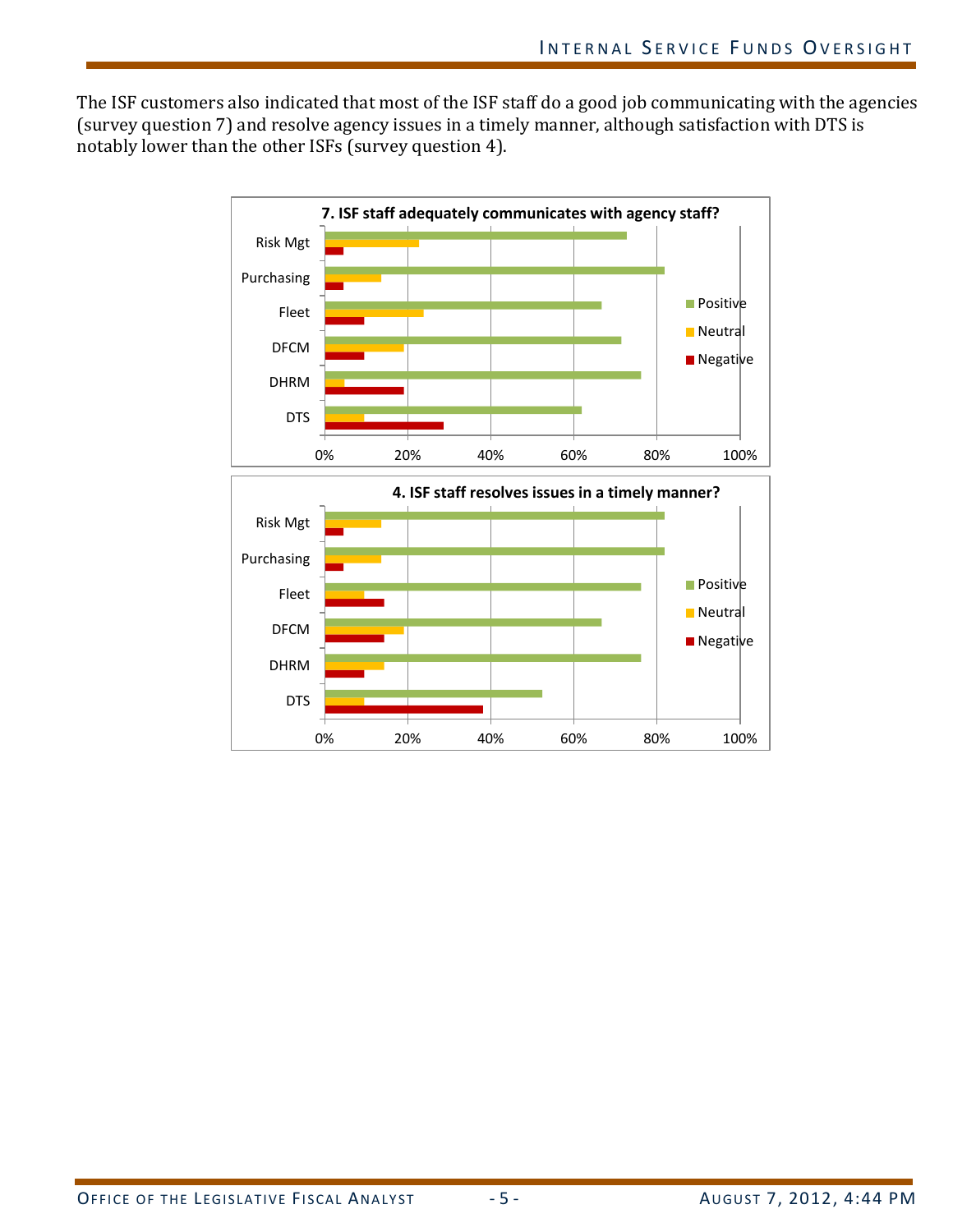The survey showed that customer agencies were dissatisfied with DTS' billing (survey question 5) and invoices (survey question 6). The Analyst recommends that DTS leadership seek feedback from the user agencies and improve the clarity and accuracy of the invoices to their customers' satisfaction.

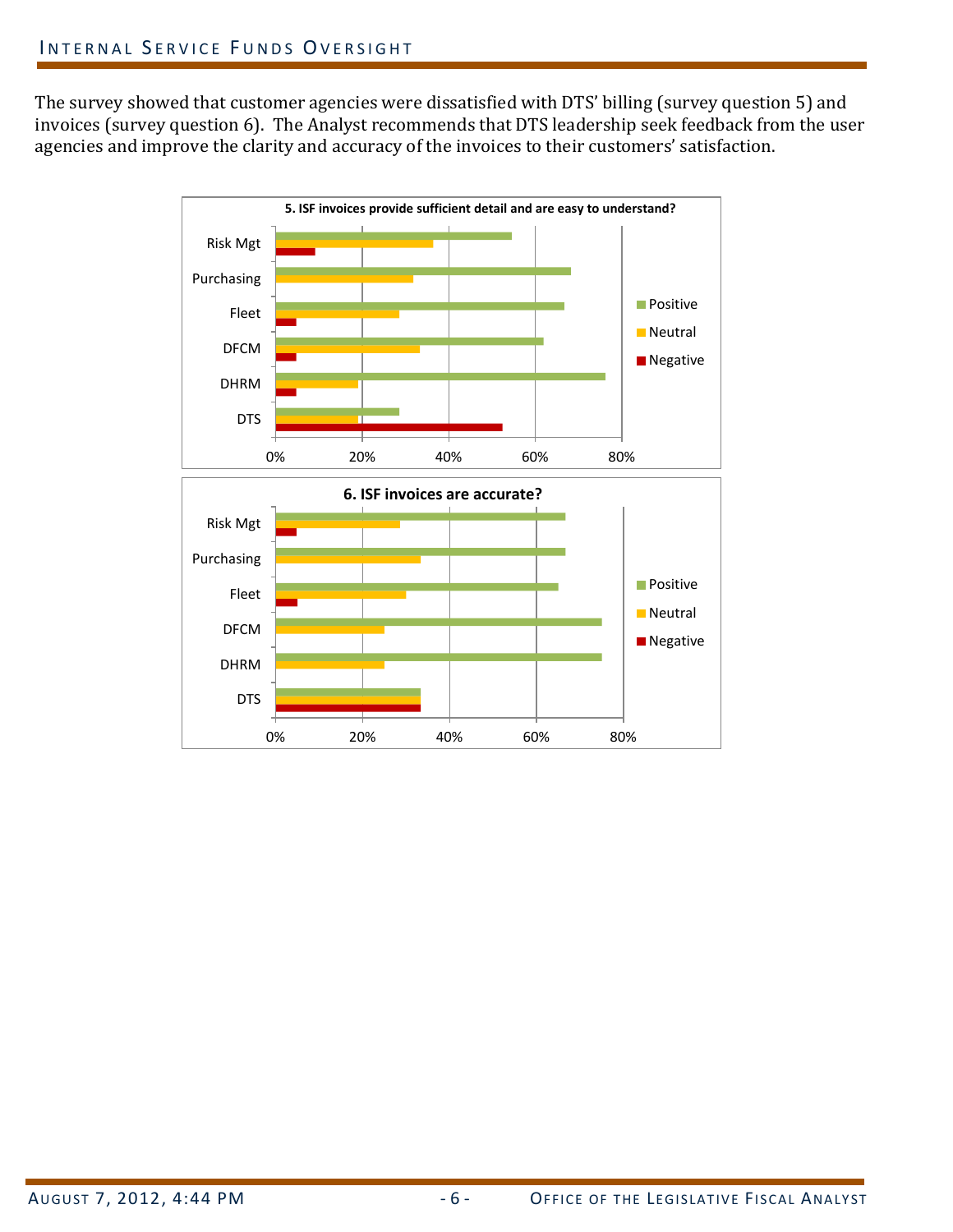The agencies did not perceive that they get a good deal on the equipment purchased through DTS, although most of the equipment is bought from statewide contracts (survey question 9).



Currently, ISF state agency customers are provided an invoice, but do not have the opportunity to approve or contest the invoice before payments are automatically transferred to the ISF. The survey showed that customer agencies would like to be allowed to approve payment of ISF invoices before the payments are transferred (survey question 12).



The Analyst recommends the ISFs and the Division of Finance change their rules to allow the agencies a reasonable period to review their charges and then the ability to approve the payment of their ISF bills. Similar to the billings from the private sector, some agencies may sign up for automatic payments while others may elect manual approvals and payments.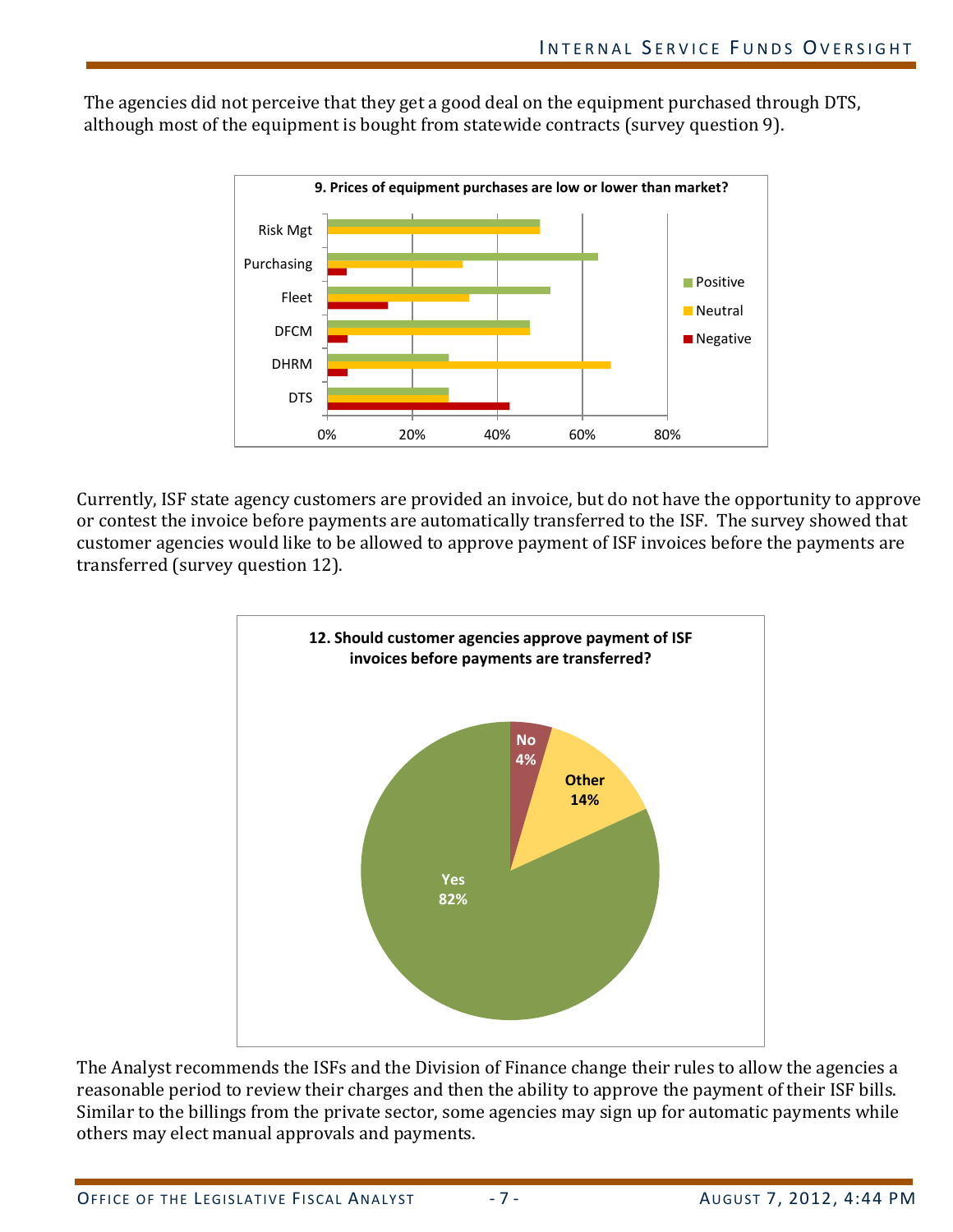#### **RECOMMENDATIONS**

The Analyst recommends the Legislature:

- Change the composition of the ISFs' rate committees.
- Require the ISFs and the Division of Finance to change their rules to allow customer agencies a reasonable timeframe to review their invoices and the ability to approve or contest them.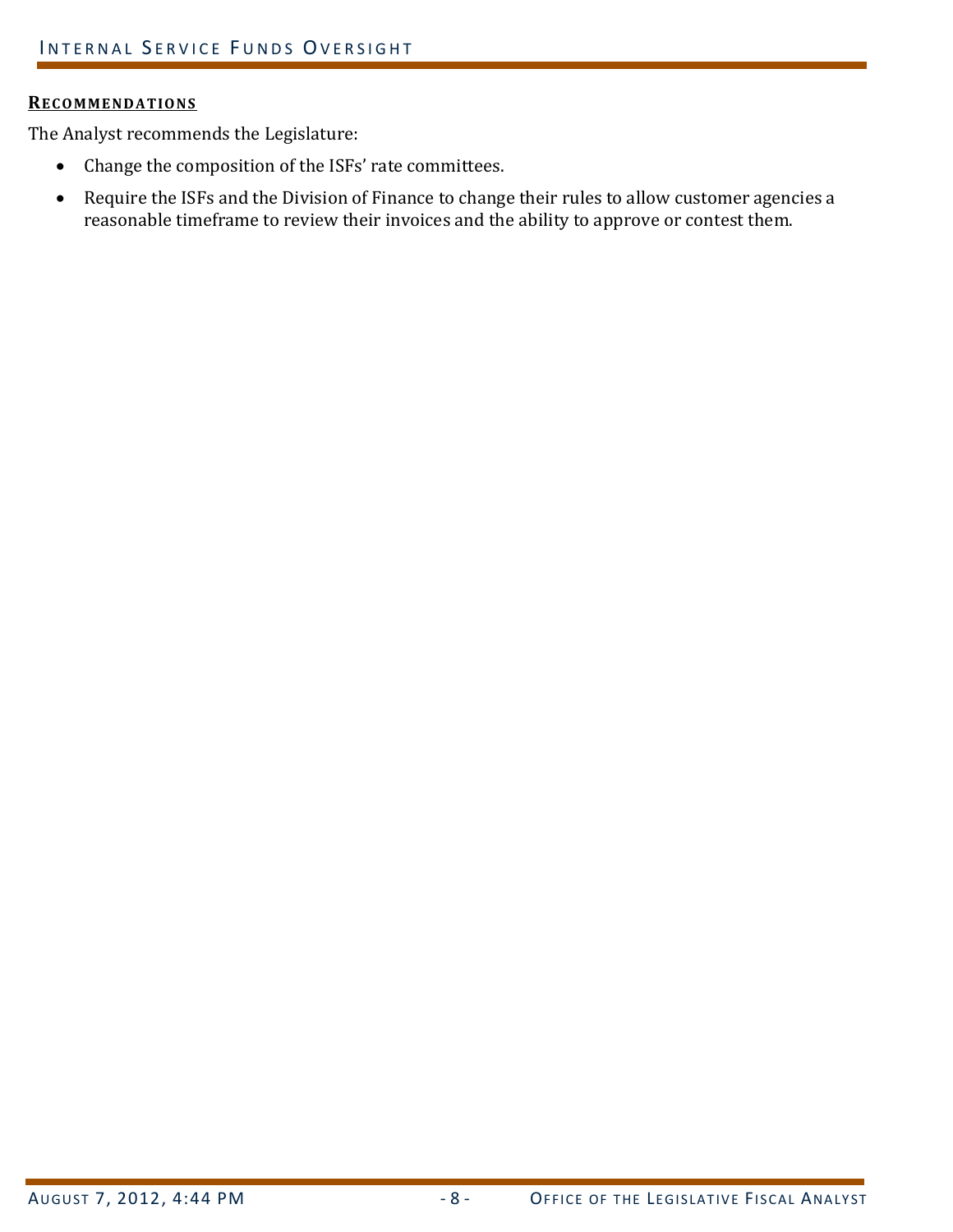# **Appendix**

This appendix provides the questions, summary of responses, and comments from the ISF customer survey. As with most surveys, it is likely that comments were made mostly by customers with strong feelings.

# **1. What department do you work for?**

| <b>Department Name</b>              | Number of      |  |  |
|-------------------------------------|----------------|--|--|
|                                     | Responses*     |  |  |
| Board of Pardons & Parole           |                |  |  |
| Capitol Preservation Board          | 1              |  |  |
| Corrections                         | $\overline{1}$ |  |  |
| <b>DABC</b>                         | 2              |  |  |
| <b>DAS</b>                          | $\overline{2}$ |  |  |
| <b>DCC</b>                          | 10             |  |  |
| <b>DEQ</b>                          | $\overline{4}$ |  |  |
| <b>DHRM</b>                         | 7              |  |  |
| <b>DNR</b>                          | $\overline{7}$ |  |  |
| <b>DTS</b>                          | $\overline{2}$ |  |  |
| <b>DWS</b>                          | 3              |  |  |
| Governor's Office                   | 1              |  |  |
| <b>Health</b>                       | 36             |  |  |
| <b>Human Services</b>               | $\overline{2}$ |  |  |
| Insurance                           | 11             |  |  |
| Labor Commission                    | 1              |  |  |
| <b>Public Safety</b>                | $\overline{1}$ |  |  |
| <b>SITLA</b>                        | $\overline{2}$ |  |  |
| Transportation                      | $\overline{1}$ |  |  |
| <b>Treasurers' Office</b>           | $\overline{2}$ |  |  |
| <b>USOE</b>                         | 3              |  |  |
| Utah Department of Veterans Affairs | 1              |  |  |

\* For our analysis, we averaged the responses by agency in order to give each agency equal weight.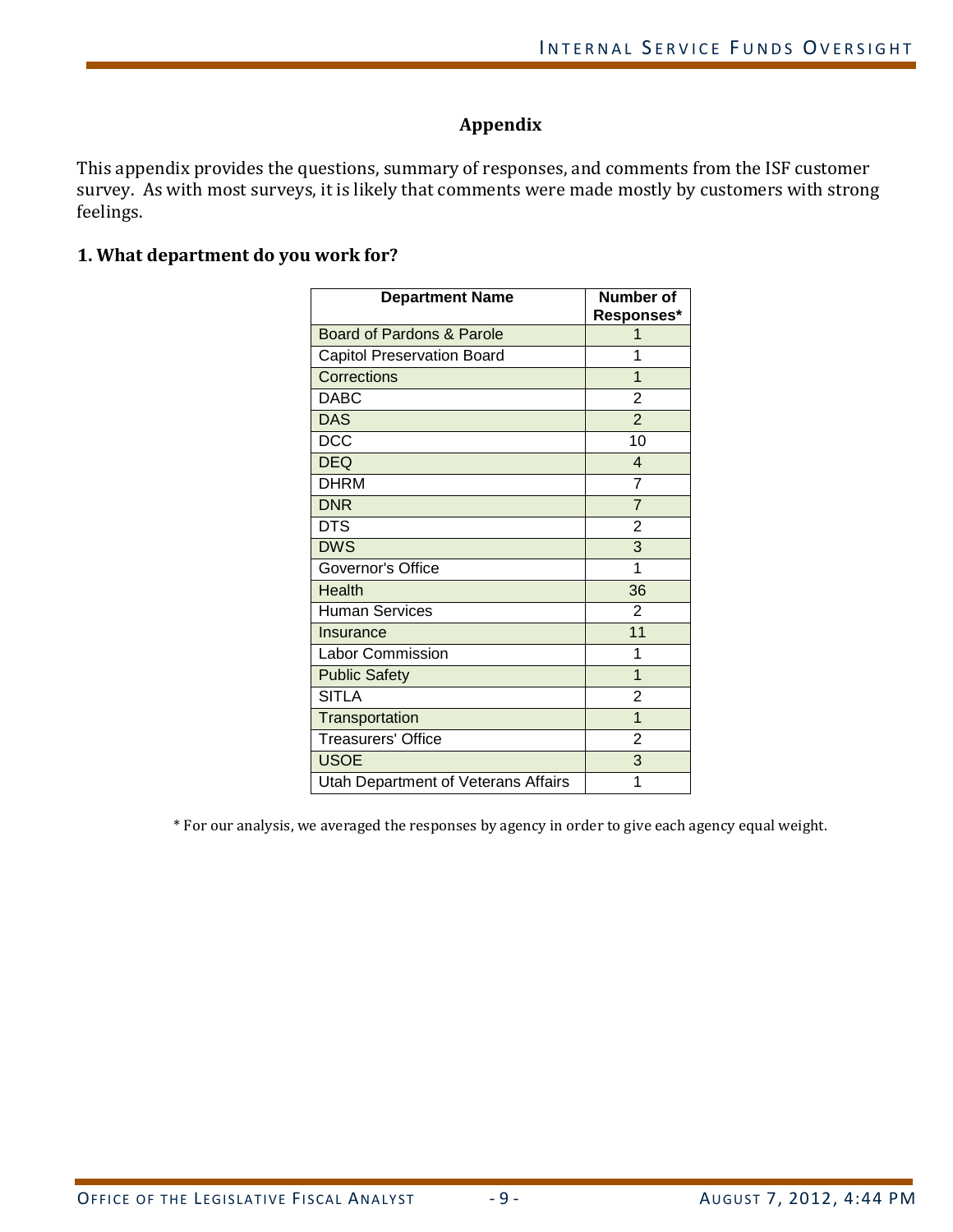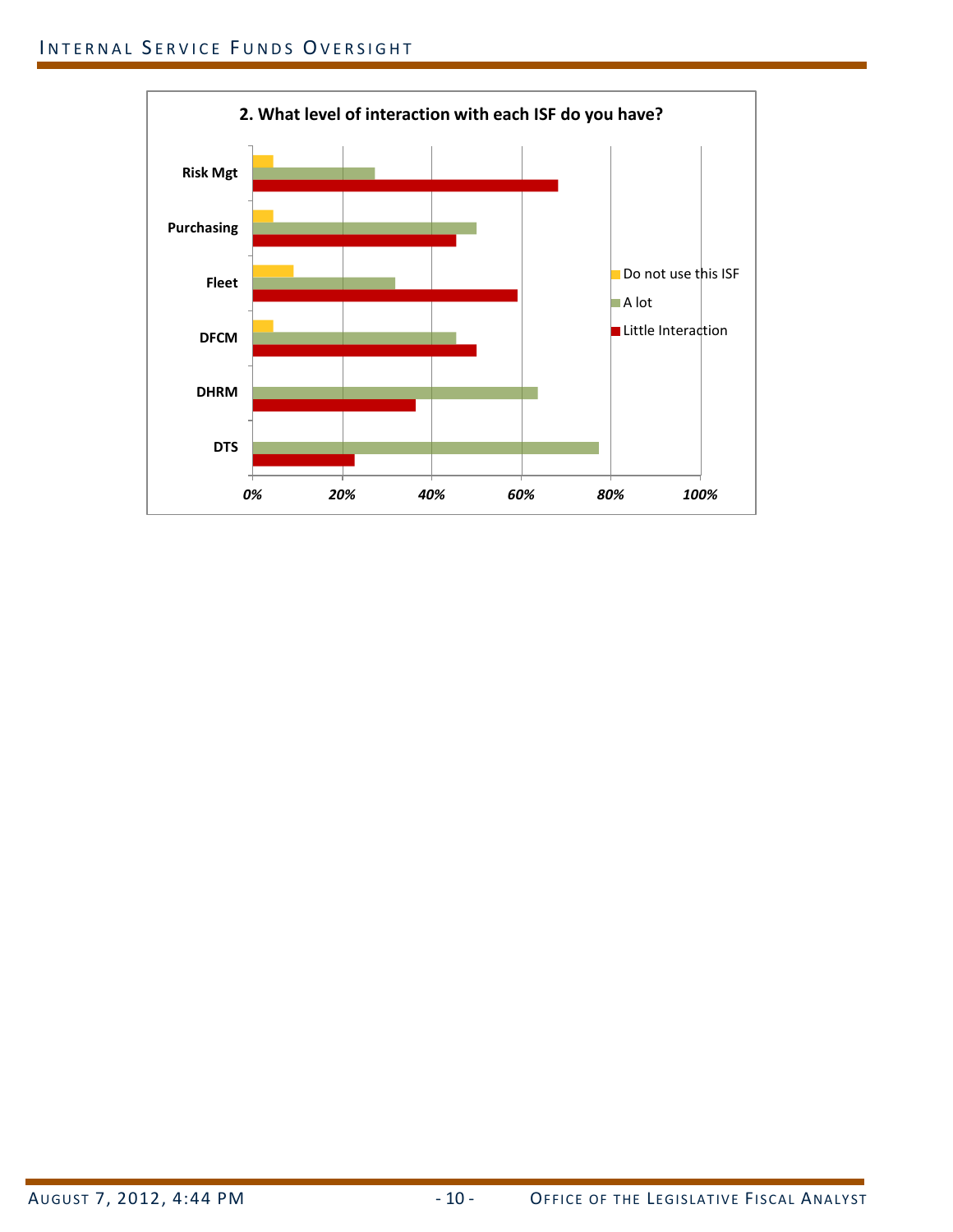

# **Comments for Question 3.**

DTS and Purchasing are among the two most frustrating groups that I have ever worked with. There are people in both departments that do not know what they are doing and do not know state policies, nor do they really care. Depending on who you ask you may get different answers. Above all, they are among the rudest people I have ever dealt with. Not all, but some. If I ask a question I do not expect to be treated like an idiot, especially when it is instrumental to accomplishing my job and it is not something I would otherwise know. I feel like Purchasing is looking and waiting to catch us make a mistake and DTS wishes we would quit asking for anything and just go away. Sad! Their customer service stinks!

DTS billing process is very cumbersome, lengthy, and difficult to resolve issues.

There is a wide range in the quality of purchasing agent I have worked with.

Risk liaisons can be hard to get a hold of because they are SO busy.

Most of my problems are related to new hire set-ups. It seems like I sometimes get different answers or they say it is something that we (HR) need to do on our end. I'm not sure this is completely DTS's problem. I think DTS and DHRM admin both need to work on the new hire DTS equipment requisition process and develop an easy to follow flow chart or procedure which I believe is what they are in the process of doing.<br>I have worked with DHRM Rep.

 $\begin{bmatrix} 1 & 1 \end{bmatrix}$  for the last year as a new employee at my agency.

has helped me transition into the position and provided support in understanding the agency. She has been helpful in the transition to the ERIC system, as well. The agency is lucky to have a resource.

ERIC is horrible. They often do no know the answers. Why do we even have HR staff in our building when all they do is tell you to call ERIC. Bring back our customer service friendly local HR staff and get rid of ERIC.

You might be able to access staff but often they are unable to help you because there is a set structure for getting assistance and often it means talking to or dealing with people who are offsite. These folks place you in a queue and you become a number for future processing.

Although the departments are easy to contact it isn't always easy get follow up response. For example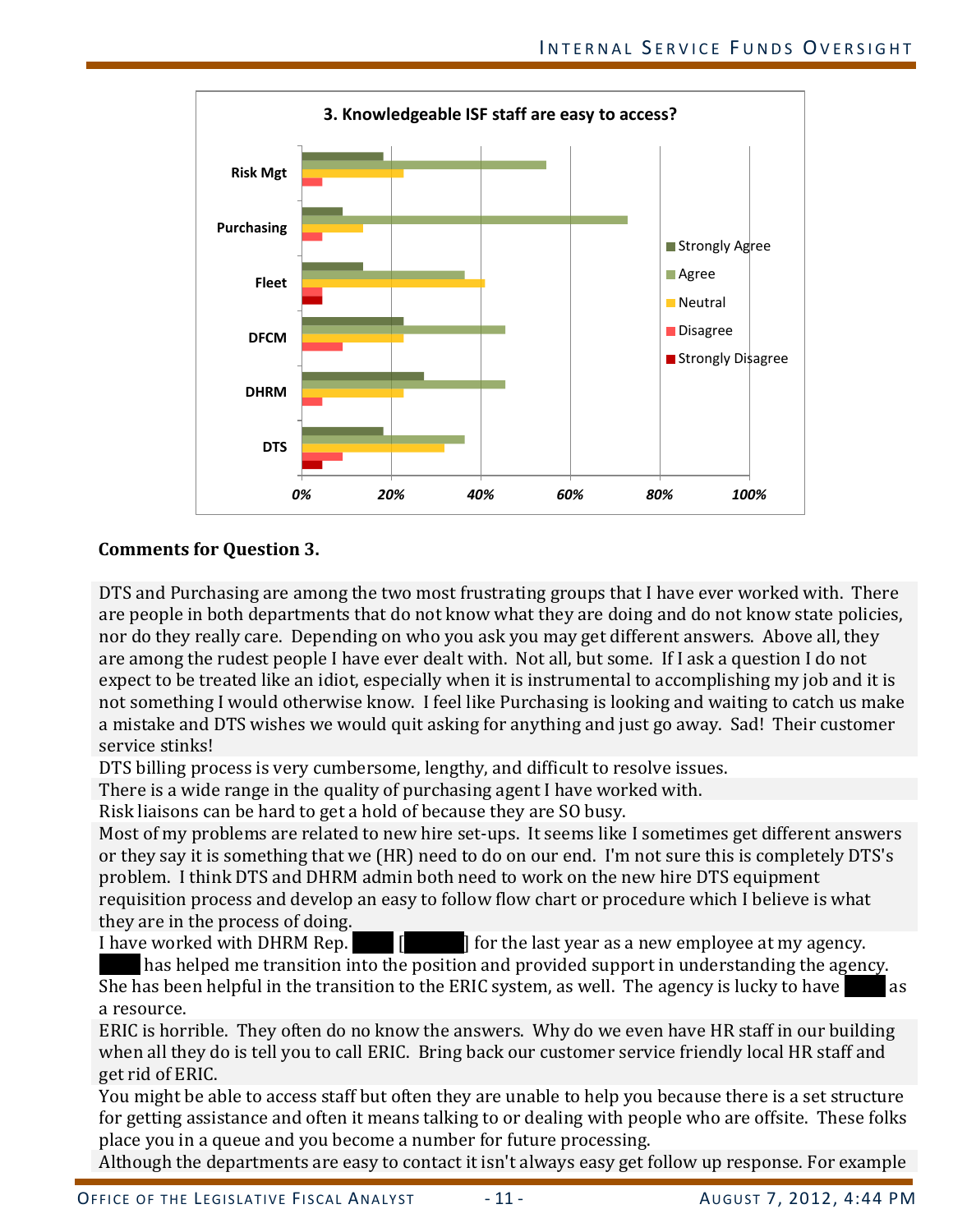it is easy to locate personal in purchasing but it is very frustrating when I am waiting for something and three weeks later I am told by purchasing that I have to start from scratch because something was wrong with the process. This is a consistent frustration.

We seem to have one okay DTS person who responds to tickets and another that doesn't seem to know anything. DTS staff tells us how stupid or unnecessary our requests are when we follow policies handed down by bureau directors or directors of IT. The response time is slow, and often they don't know how to fix it, don't care to fix, it and are slow to fix it. If they provided this service to the general public they would be broke and out of business because the public would go elsewhere and not use their services. DTS needs to realize our programs PAY for their service. We are customers and need to be treated as such. We have one program called SCRY that they can't fix, can't maintain and/or clean up the database but they just say sorry the vendor we bought it from doesn't support it. That would not fly in the real world. We need to figure out how to fix this program or we need to find another program that does the same thing that we can change to.

DTS - inconsistent: Hosting, Network and Security knowledgeable staff are not easy to access due to workload (Network and Hosting), inexperience (Hosting), and ineffective processes (Security, Network, Hosting). Access to knowledgeable billing staff is very bad - don't know who to ask (almost seems like DTS intentionally keeps this information from their customers) and DTS knowledge is not sufficient and they drop issues without solving them.

DHRM: Who to go to and what staff does what is not clear--making access difficult. Base-line knowledge--based on responses received--is not consistent across staff; this contributes to low confidence in staff.

DFCM: Health role as gatekeeper to DFCM makes access ineffective. Also do not know who does what and who to go to for various issues.

Purchasing: It is not clear who does what with respect to Finance people located at Health and those at the Capitol. There is insufficient access to purchase status.

DTS uses a very complete service level agreement, accompanied with specific performance metrics. They have always been responsive and customer oriented. Similarly, Risk Management meets with us quarterly and covers areas we are doing well and areas we should focus on. The remaining ISFs tend not to be customer oriented and quite poor in communication. When questions are asked or improvements requested, they tend to be non-responsive. Quite often, we are simply told on a yearly basis what they are changing without allowance for agency feedback or recommendation. I have had problems with purchasing and DTS in the past.

We have little interaction with Fleet Services and Risk Management so I marked "neutral" for those two.

DTS tries to do much over phone. The reason we call is because we don't know how to do something. We used to get knowledgeable DTS support until services were centralized and a new department created. When all DTS personnel were given 4 step raises, we gave the good and the bad employees raises and unfortunately, our department was left with a lot of people who did not know what they were doing.

DFCM staff try hard. Our interaction with them is with a building that is beyond their training level. Often an expert is needed to address specific areas of operation and safety and the routine staff wait too long to call in these experts.

State Purchasing is the most efficient group I work with. The problem I have is that people at the department level change forms or rules to fit a department need and this can cause confusion. All of our ISF, for the most part do their jobs well to the extent they are trained. I believe that too much staff has been cut, issues have become more complex and so the model of doing more with less has broken the system.

There is someone in DTS that isn't helpful. It's come to a point that we request he isn't assigned to fix the problem.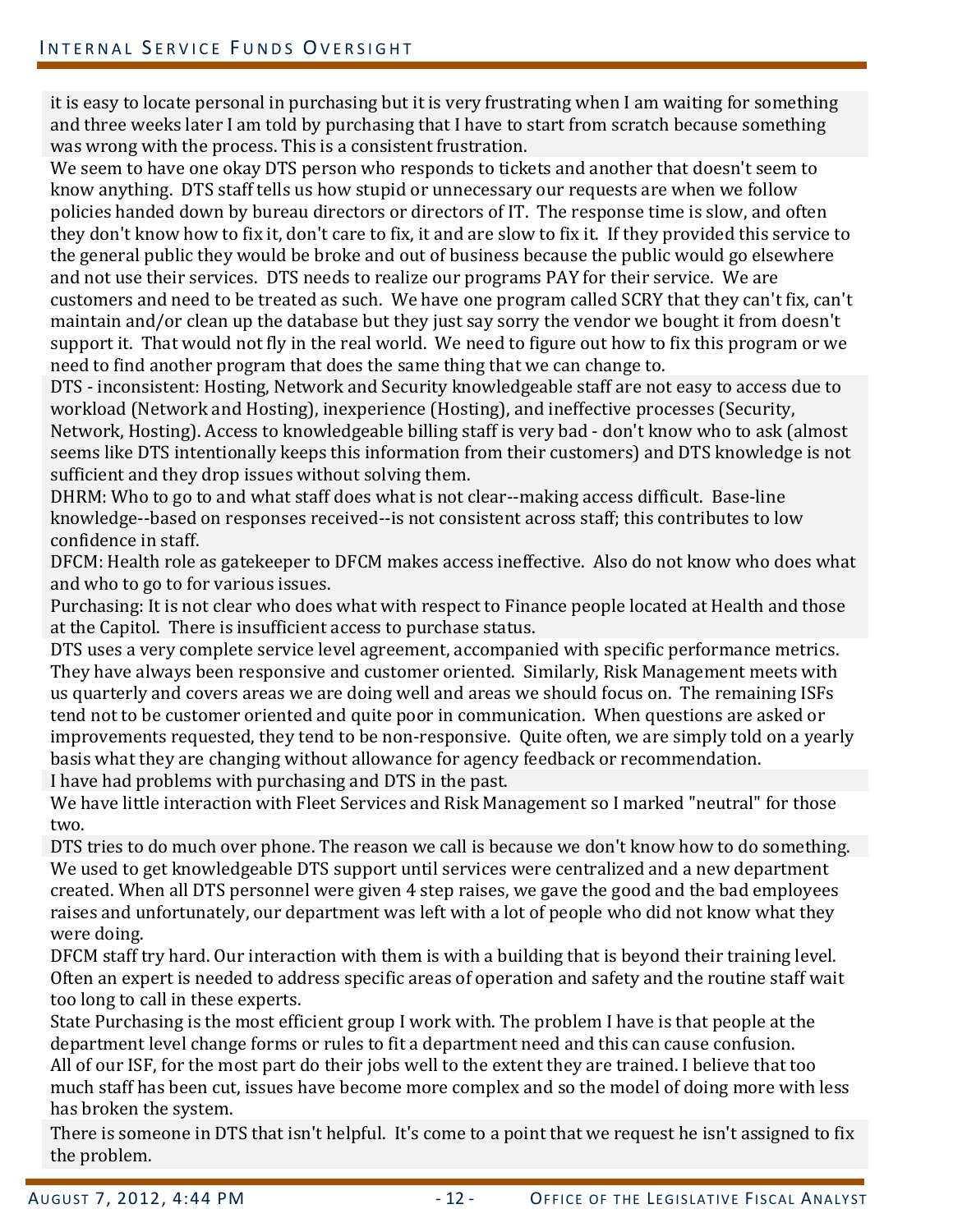Purchasing: I get questions about my memo about a specific purchase request and 90% of the time it was explained in the memo. It's frustrating to spend time carefully explaining everything, and someone still asks questions when I feel it was very obvious in the narrative.

Fleet: They mean well, but sometimes something gets messed up. Just little things. And my personal opinion is I hate that we can't use enterprise like we did 2 years ago.<br>DTS - is the technician that seems to be sent to respond to mo

is the technician that seems to be sent to respond to most of the tickets and he admits that he usually does not know what he is doing. This has been evidenced on several occasions, most recently by his causing a fatal error in a brand new desk top that he had set up for one of my staff. Staff are afraid to have him work on their computers and usually request that he not be the person assigned. There are other staff that do appear to be knowledgeable.

DTS: It is difficult to get an answer on a financial or contractual question that does not change or is different from one person to the next-- inconsistent and no formal procedures. Often the question is referred to several different financial or administrative areas of DTS and still no resolution. DTS contracting is slow, complicated, and payments are unacceptably slow. The process for approval of contract work done for us, invoicing by the vendor, and payment is not clear and payments processing thru FINET is delayed, late, slow. It is very often not clear who can be contacted to followup or seek solutions to delays.

Purchasing: The same issues that are reviewed and resolved seem to be repeating all the time even with the same sole source vendors creating major delays and creating extra effort for a lot of parties. The attitude seems only to be one of enforcement and searching out wrong doing vs Helping people get things accomplished within the rules etc.

I have received feedback from staff regarding complete lack of follow up from Fleet services. DTS sometimes takes a few days to get any help.

DHRM--ERIC staff are not very knowledgeable about accounting issues and they want to take over Payroll?!?! This has caused a lot of error corrections on the back end of Finet and it could have been fixed when payroll was entered. If the accounting staff is not on their toes with payroll the financial statements could be wrong.

Sometimes the staff is easy to contact while other times not so easy.

When contacting DTS, leave a message and hope for a return in a few days.

It has been difficult to get DTS services from someone who knows how to solve the problem. The DTS contracting process is also difficult to navigate. The initial responses to Remedy tickets are pretty quick, but the resolution to some problems seems to drag on across days, and sometimes weeks. Sometimes purchasing agents don't seem to answer their phone and you have to always leave a message.

Hard to get responses from Risk accounting staff.

There are some staff at DTS that are not qualified to work on computers. We generally request to not have those staff but they are still sent. We often are worse off after they have touched our computers AND it takes up a lot of time.

Purchasing rules/forms/policies are unclear it seems that there are many different rules and policies that are not available and so many exceptions that we do not know what to do.

We continue to experience interruptions to our IT programs and the response to these issues varies from being very receptive to extremely slow.

DTS is really hit-and-miss. Generally, I have been able to access knowledgeable DTS staff, but sometimes (more than occasionally) I really have to search. Some of the staff are extremely helpful, some not so much.

DFCM provides an emergency phone number, which is great since I often work outside normal business hours.

Purchasing: I don't know if I'm dealing with State Purchasing or Department of Health Purchasing most of the time. Generally, State Purchasing people are easier to work with.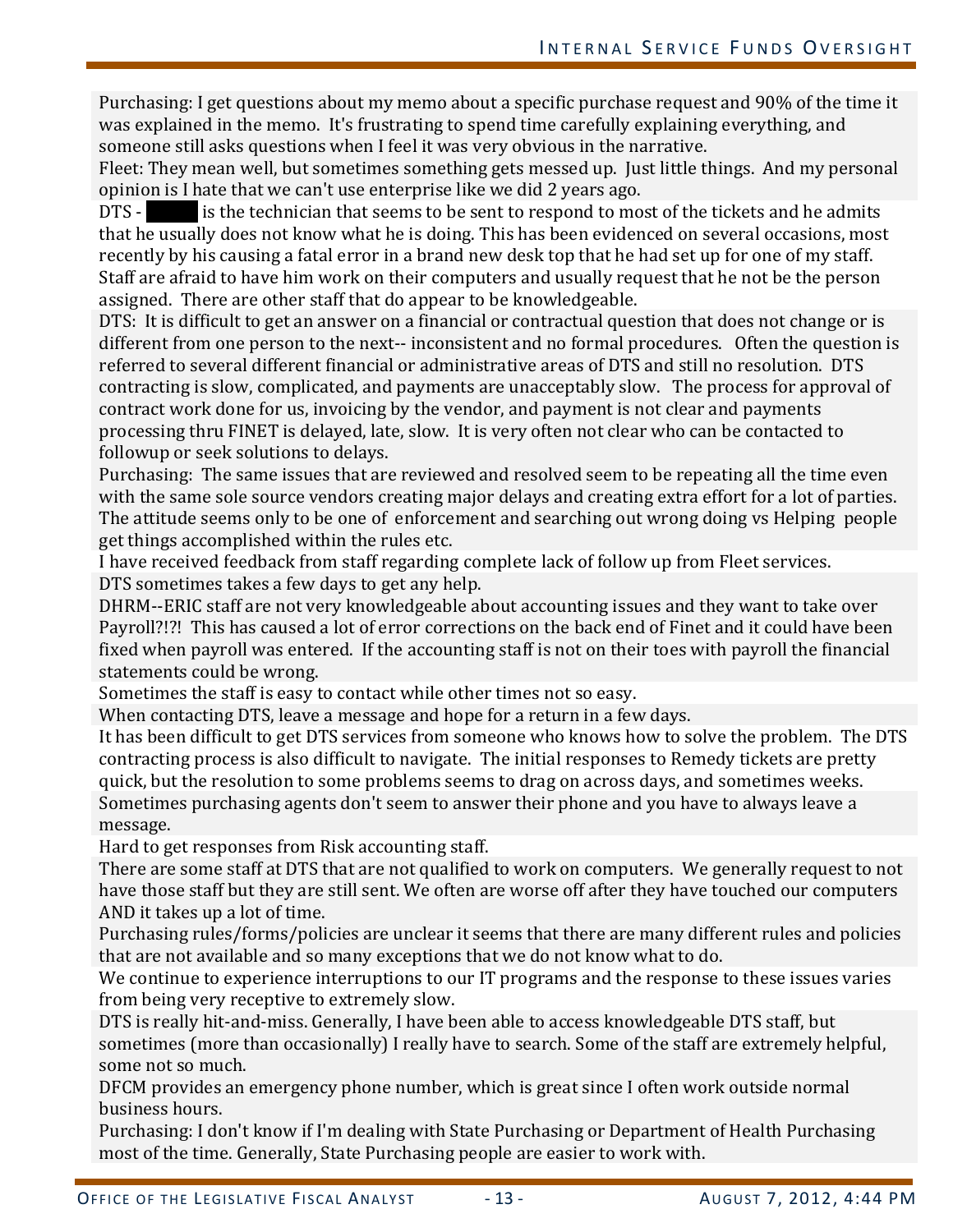Purchasing is the one we deal with the most. Some of the agents up there are exceptional and others are not very responsive. We do try to let purchasing know when their employees are great and when they lack customer service skills.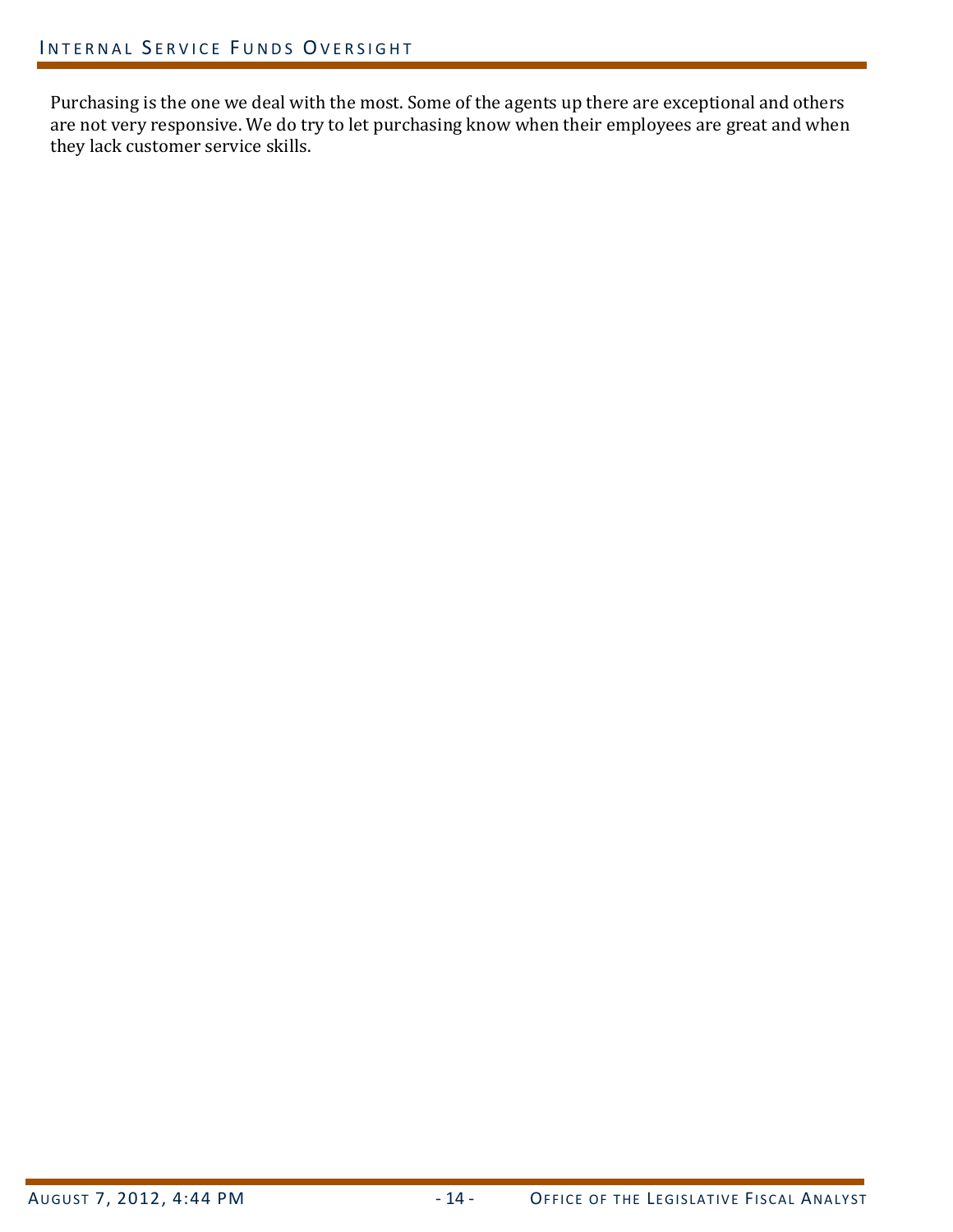

#### **Comments for Question 4.**

Again, concerning Fleet, we have been very disappointed with the level of service provided.

We have been extremely pleased with the service and professionalism provided by DFCM staff.<br>Again, **the makes herself available to the agency and provides prompt response.** When she ca makes herself available to the agency and provides prompt response. When she cannot provide a prompt response she will notify me that she needs to conduct research and will get back to me when she can.

Although it may have got better, I had to wait almost six months to get a new computer I ordered actually brought to my desk and set up. A new printer for the division sat in the DTS offices for months until they came to install it, only because we reminded them. I have had staff come to my office to fix an issue and say they would be back to resolve it after they sought help on the problem. They never returned and I live with the problem.

Conversion of an application to Oracle is taking an extended period of time.

DHRM does not provide employees with the correct answers.

Ditto comments for 3. The service is terrible unless you are senior level management.

DTS - Desktop Support and Application development response is great. However, I would have to disagree with the Statewide Admin. & Policy decisions.

(one example would be the implementation of Google, are we switching or not?)

DHRM - Management at the Complex gets immediate help. Employees are still struggling with ERIC. Our regions no longer have immediate response. The "human" has been taken out of DHRM. DFCM - inconsistent performance

DTS - Inconsistent: Resolution is accomplished in timely manner for Desktop issues. Resolution is not accomplished in timely manner for Campus Hosting, Campus Network and sometimes Capitol Network Operations. Some processes required by DTS to maintain and operate Health systems are ineffective-- unnecessary and time consuming. Billing issues are seldom solved and customers live with inappropriate billing routinely.

DFCM: Response does not meet my needs, perhaps because of process for submitting issues to facilities to route to DFCM.

Purchasing: Inconsistent satisfactory resolutions. Groups within Purchasing don't seem to talk or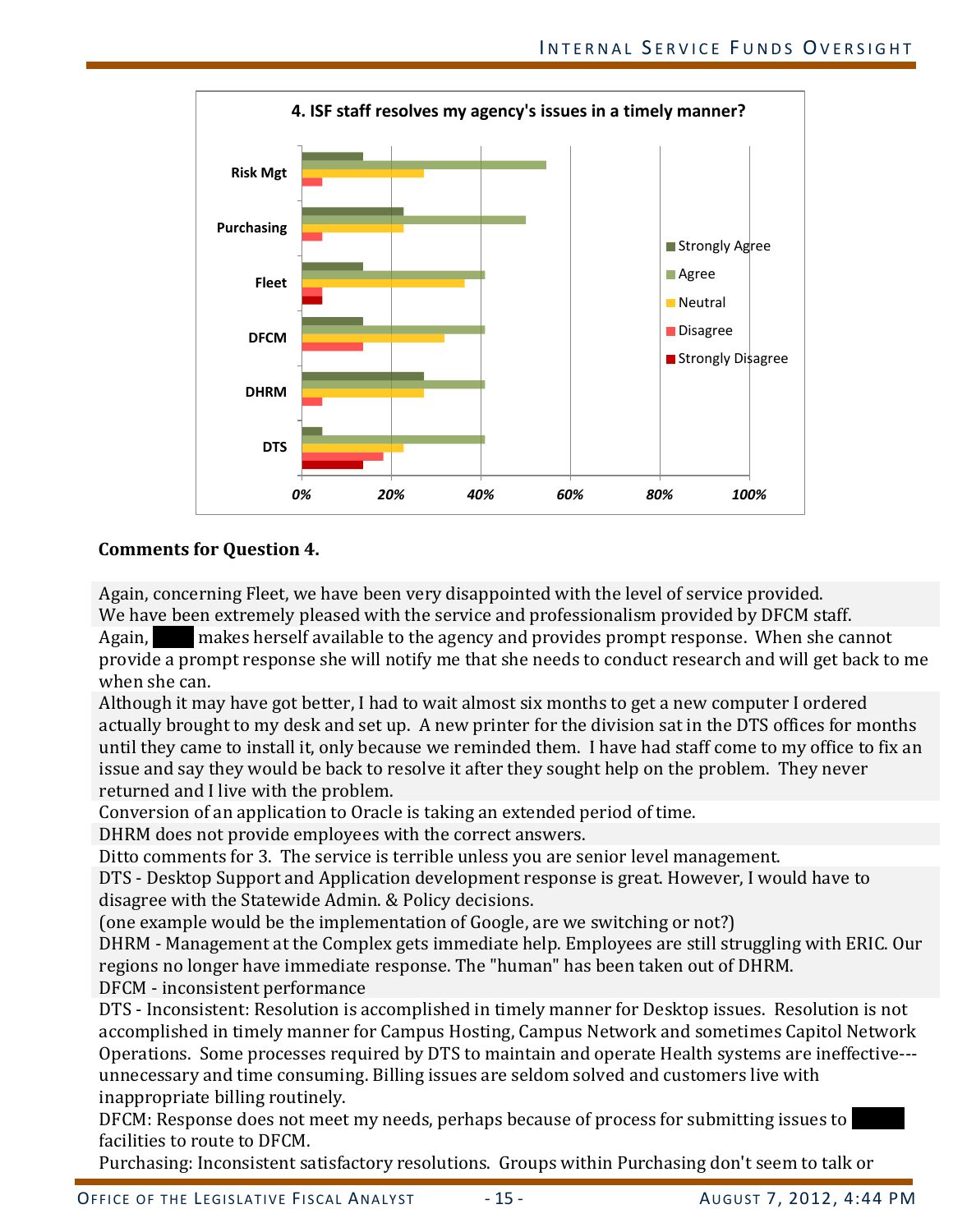coordinate well, providing ineffective response to customers.

DTS remedy is not user friendly and things seem to take longer.

DTS staff that helps us resolve issues are very good; it is upper management that I have issues with resolving rates and other billing issues.

It seems I am always fighting with DTS upper management because they continue to bill us more through their rates yet they do not provide us the additional service we need. As an example, we are paying DTS approx. \$300,000 more for desk top support over the last couple of years due to the increase number of kiosks at Driver License, additional people at increase number of kiosks at Driver License, additional people at have not seen any increase in our help desk support group that services us. So they are doing the same

service with the same number of people, yet are billing us substantially more. DTS takes FOREVER to help with most things and then they usually screw it up the first time and need to send someone back to fix it, when they are good and ready. Ordering anything takes months! General

lack of caring.<br>Maintenance in the **l** takes months to get anything done.

Purchasing paperwork frequently gets held up and sometimes even lost. And it's never their fault! I always make backup copies of everything just in case they lose it.

DTS, there is a great deal billing data that affect every program area with many small issues to deal with. A constant battle of issues to deal with. It is difficult to identify the source of billing errors. It is even more difficult to get corrections done.

Every time I have a problem with Fleet, it takes a month to resolve. The same is true of HR and of DTS. I have put in a requisition for help with my computer 5 times in the past 3 months. It has never been resolved.

I put disagree for DTS because they may work on my issue in a timely manner but they don't check back with me to see if their fix worked. Some DTS staff are better than others.

I feel most of the ISFs are doing their best to address issues in a timely manner. There are just too many issues and staff is stretched too thin.

It may be more useful to have a numbering scale (1-10) on this question. I agree more with some of the department's resolutions more being timely than others, but there is not a way for me to reflect that in this scale.

It took about 6 weeks to get 4 new computers set up by DTS and back to staff. Then one needs to be replaced due to a fatal error caused by technician.

Often with DTS or DFCM, my program finds another solution to our problem because we need a remedy much faster that DTS and DFCM is able to respond. For example, if a computer crashes and is needed for staff to work on, we will use our staff with some IT knowledge to get it back to running because DTS will not be able to respond for several days. Often our own staff have more knowledge about our particular systems and needs than the DTS staff. The DTS solution often cause other more significant problems than if we fix it ourselves.

Our secretary does all the work DTS is supposed to be doing for our program. They should pay part of her salary! If we need help we call her not them. She is a lot more timely and typically she can actually fix the problem!

Unless your question is SUPER basic. HR probably doesn't know. Ask ERIC, you'll get a response in a few days.

Purchasing is a black hole of paper work. When I need something, no one cares that I make my deadline. I am happy that recently when they have a problem they are calling me asking questions, before that, it would just sit in an "in" box.

There is one giant issue that no one cares to fix. If I need to reserve a hotel for a training (conference space and overnight rooms), the hotel needs a contract signature within a week. Finance takes 6-8 weeks if I'm lucky. So we will never make that deadline. It is physically impossible. Now I have to beg the hotel to not drop our reservation. Sometimes they do and we have to cancel the conference and not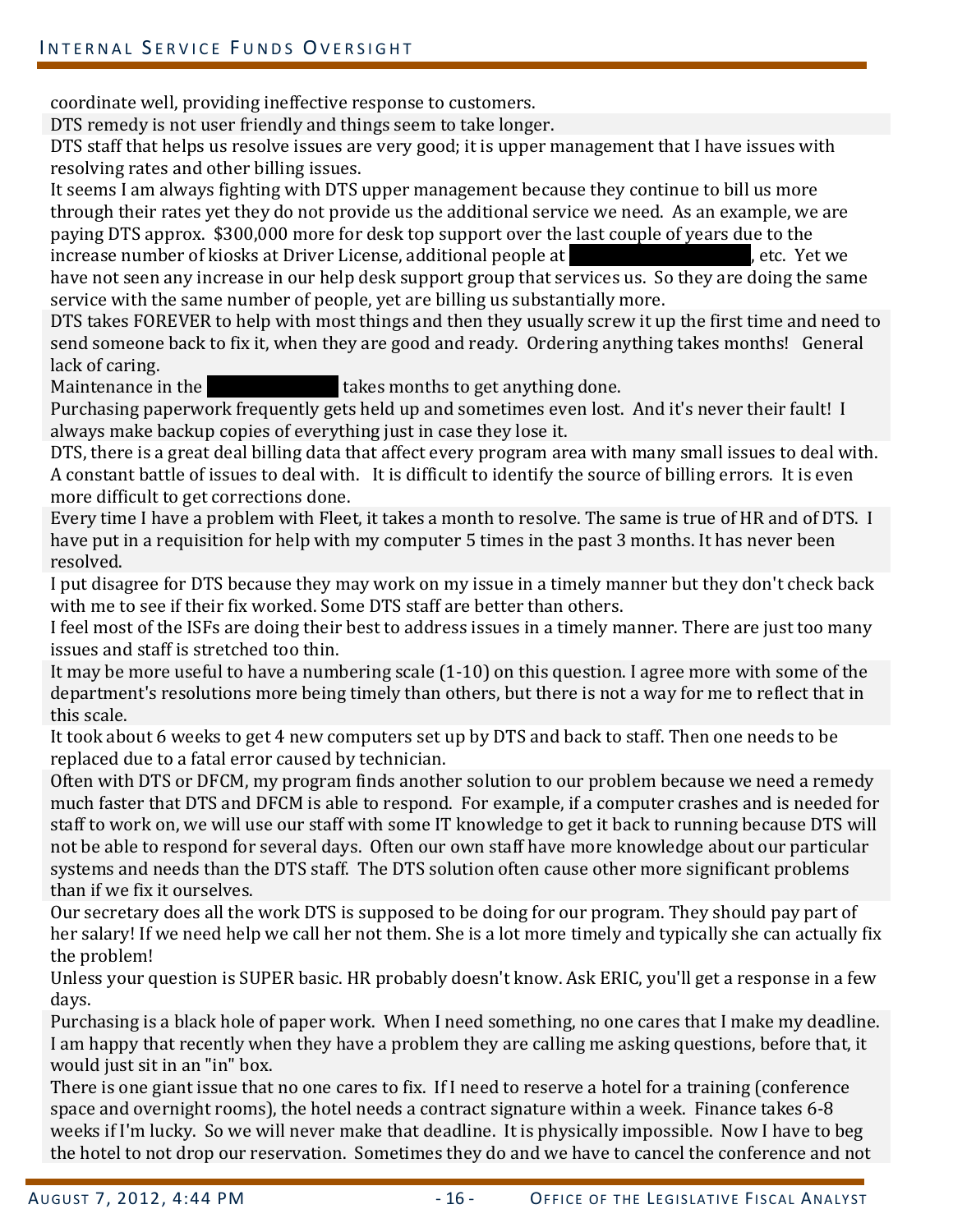complete tasks we need in our job duties. Not only that, but the hotels hate it, so now I can never go back to the same hotel twice. When I brought this up, no one cares. They only answer was "I am not allowed to signed contracts."

All the hoops I have to jump through with purchasing makes my job so much harder which also strongly affects my moral.<br>Risk Management:

at R.M. provides timely and professional service.

DHRM: I have used "Ask ERIC" two questions in the past year, and the reply took nearly a full day each time. The answer previous to "Ask-ERIC" would have been within an hour.

Sometimes I feel that the "tough" problems are either dropped by DTS staff or passed from one to another to another. Problems that aren't "tough" are usually handled quickly, and some are handled within minutes.

Sometimes it is difficult getting timely results with DTS particularly on new hire set up or sometimes with problems or equipment installation, but it is getting a little better.

The issues are similar to the comments under question #3. For example, Fleet will change classification of vehicles without any recommendations or request for input. In some instances, this leads to frustration and increased agency expense due to the changes. Purchasing does a great job in processing and assisting with contracts, but they are much less responsive to holding state agencies to certain requirements in terms of using Utah Correctional Industries (per statute) for many products and services. At times, DFCM can be slow in helping moving very important projects forward.

There have been no timely resolutions to unusual problems (like the changes needed to our computers when Data Warehouse changed). For the installation of software or getting a quote for

hardware/software, the resolution time is better. We have had a DTS employee give us the instructions on how to fix a problem and tell us to let them know how it goes.

When I can contact a staff member they try to resolve my issue in a timely manner.<br>When I think of DHRM I mainly think of **the same in a** and his crew here. The people involved with When I think of DHRM I mainly think of **David Rodeman Cand his crew here. The people involved** with ERIC I don't really deal with or the others on the hill. **Dava and crew are exceptional**.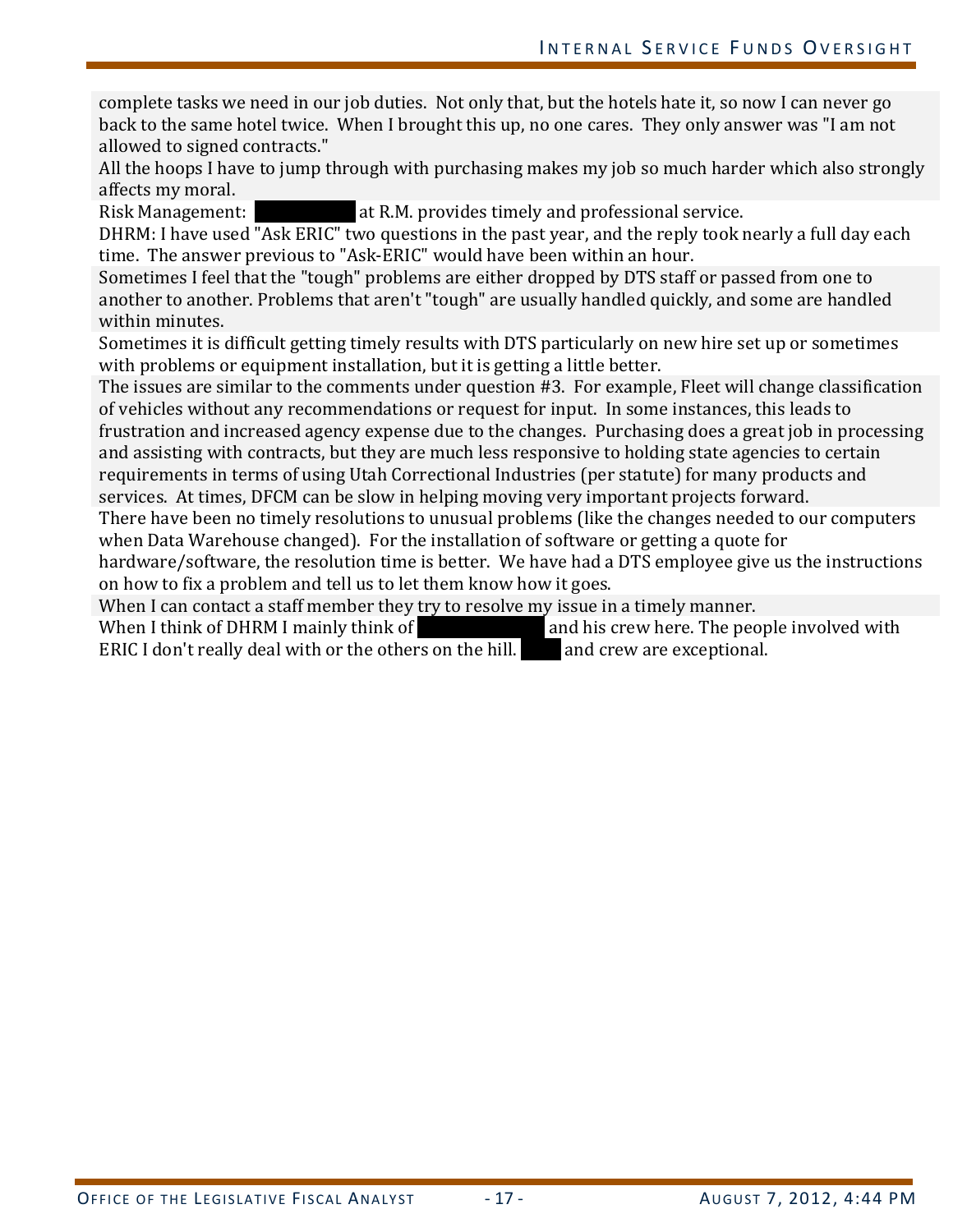

# **Comments for Questions 5.**

Accessing the online individual phone calls invoice (to identify if personal call reimbursement is required) from the DTS website is time consuming and fails regularly.

At my level I have only dealt with DTS billing. It is a nightmare and the fact that they deduct their money before we even can check the invoice is a very strange way to do business. I have had instances where a mistake was made in the billing and we tried to get a refund but it went over state fiscal years and we were told too bad, we can't fix it now.

DTS - The problem with billing can both insufficient and overwhelming billing info to sift through each month. The billing costs are based on flawed and inaccurate devise counts that are difficult to keep updated. They pick up new purchases devise counts but old retired counts are not deleted. We are unable to control our DTS cost within budget.

DTS - The rates keep going up and the agency has no way to control the cost. The Telecom invoices are extremely difficult to access.

DHRM - CPM & ULI invoices do not include the complete coding block, which creates many errors. DTS invoices are complicated and difficult to understand.

DTS invoices are very difficult to reconcile and it's hard to determine what we are being billed for. DTS: DTS invoices lack detail and have not improved despite feedback for years. This, coupled with the inability to ever receive detail from staff and inability to resolve issues is totally inacceptable in a ISF agency.

DHRM: Eventually one can get an answer that meets needs.

I do not see invoices although funds from my programs are used to fund the ISFs. Invoicing should be more transparent.

I have asked my manager and neither her nor I have ever seen an invoice.

I have not seen invoices for any of these services as of yet.

I talked with my staff, they say DTS invoices are horrible! You would think DTS would be able to provide easy access to their billing since they are the technology agency. Yet their bills are hard to understand, hard to access, difficult to get transparent information, etc.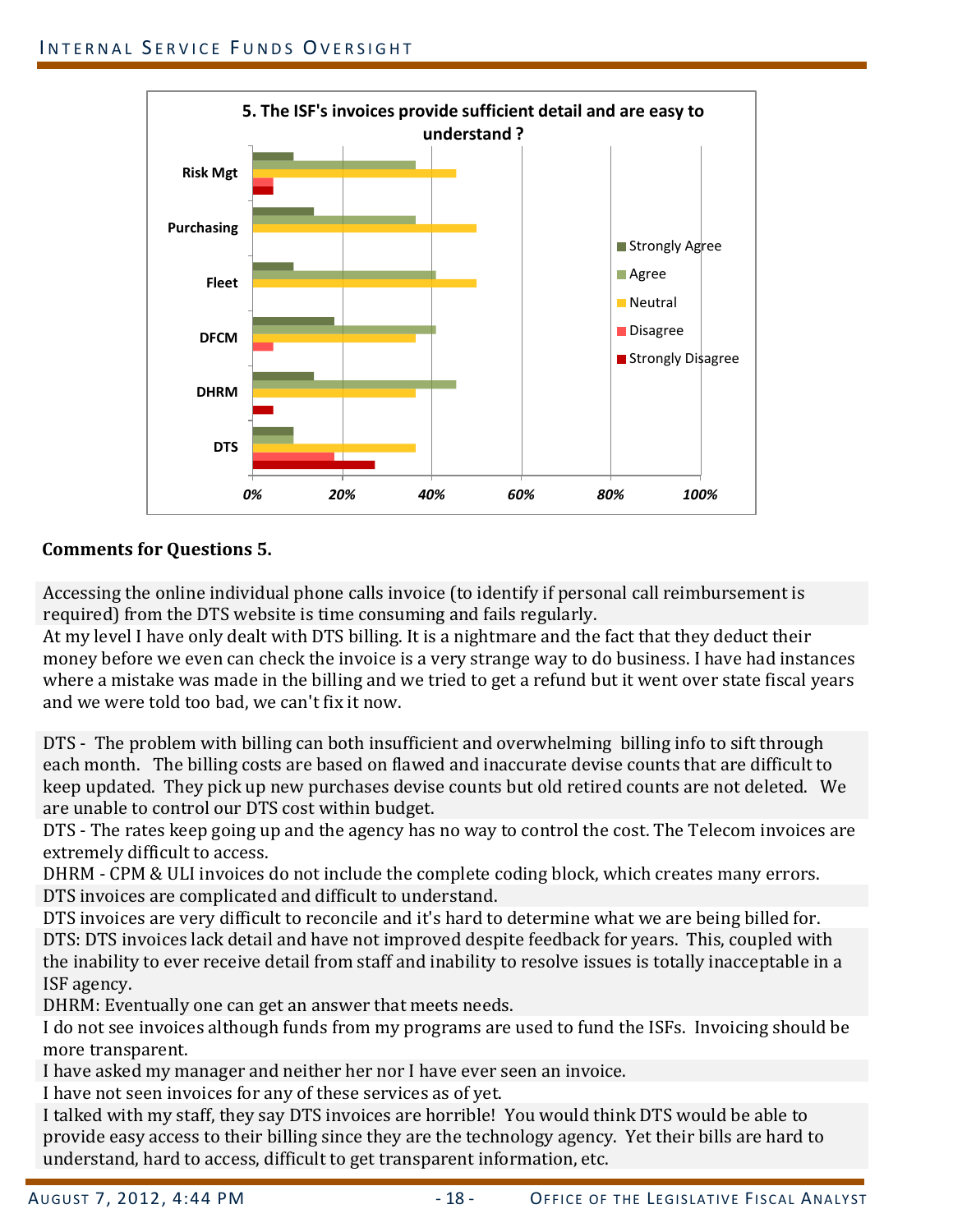We can see the amount, date of the invoice, and the vendor in the DTS web-based system, but not what the invoice is for, so if we have more than one invoice from the same vendor at about the same time, we're not sure what we are being billed for.

We never see any invoices for any of the above. I would like to receive those! I am always guessing when I work on my budget for the coming year.

We never see the actual invoices which is frustrating because expenses rollup in a generic code in the FINET reports, making it difficult to see what you paid for. The DTS billing system is not sufficient. It would be better if they attached a PDF of the invoice to the transaction. This is especially frustrating when there is a project to manage or when it is a multiple partner project that needs to be broken out. In these cases, it is often an arduous task to simply track down the details and to find someone who knows the charges well enough to explain them. This is also problematic from a grants management standpoint where the agency is responsible as the fiscal agent, yet the agency doesn't get to pre-screen the invoices that get billed to ensure billing is accurate and that the work performed is acceptable for payment.

We only receive an invoice from DTS on a quarterly basis and it deals with equipment attached to our local area network. The mileage reports from Fleet are accurate and timely.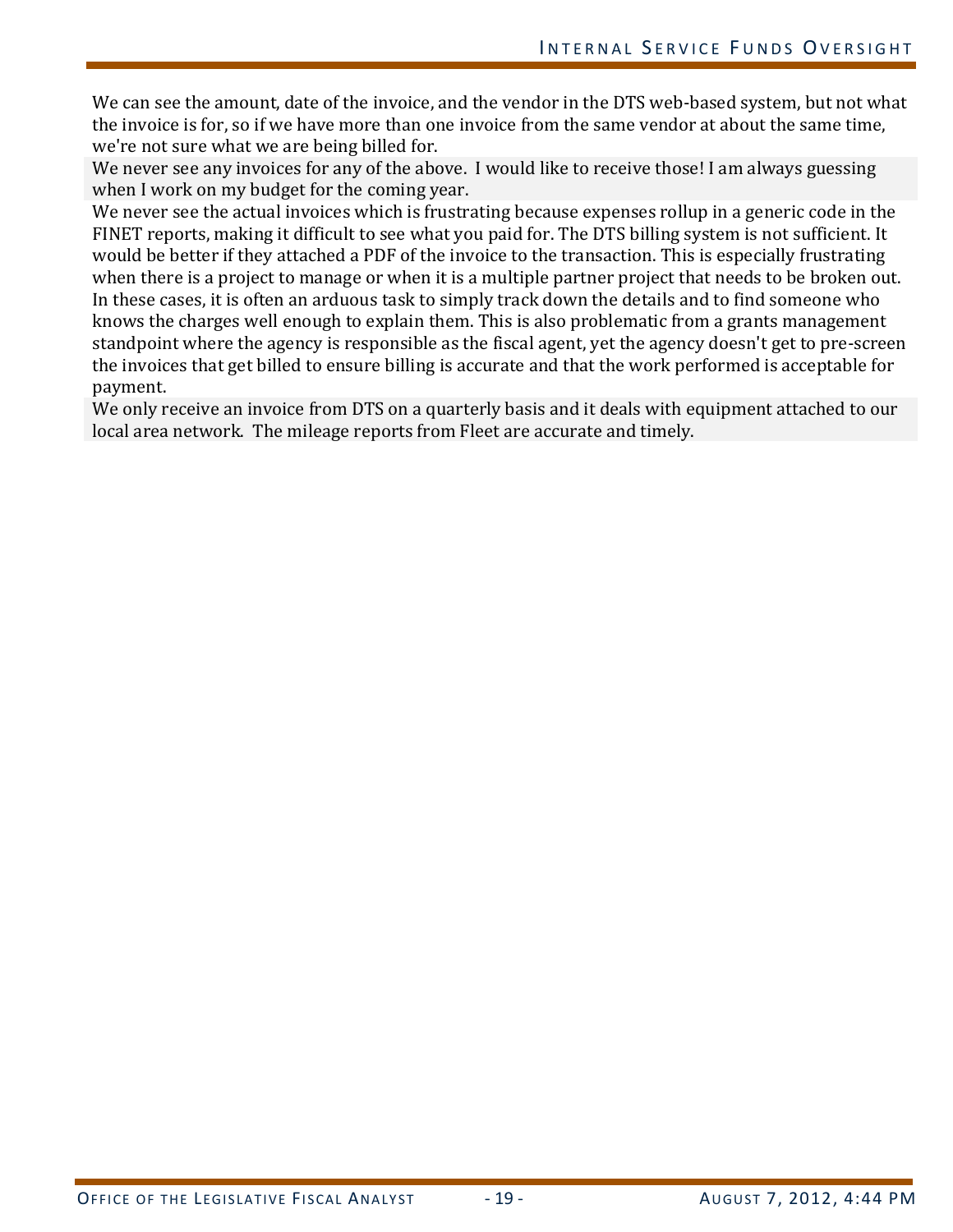

# **Comments for Question 6.**

Again never seen one so I do not know.

Because of the difficulty reconciling DTS invoices, it's not easily determined if they are correct. All experiences with DFCM has been outstanding.

DTS - as discussed above this is a constant and time consuming battle to review billings for accurate charges.

DTS - Consultant payments, DTS payroll, and IT purchases are accurate.

Can't say the same for the rates.

DTS: Invoices are often inaccurate and there are insufficient processes to resolve inaccuracies. Some DTS services are not billed on actual use, but on quantities used from previous three months (e.g,. Network Services); this is unacceptable in an ISF agency. Instead of moving away from this model, additional services are being billed likewise (Hosting).

I have not seen invoices for any of these services as of yet.

If we have an order that goes through DTS, we cannot have more than one unit charged. DTS refuses to split the order into the units indicated on the purchase order. For instance, if we buy several new computers, and they are for employees in different programs or cost centers, all of the computers on the same order get charged to one unit. We have to submit a transfer (and justification for it) to our Finance folks and they have to go into FINET and move the expenses to the right places after the charges from DTS post in FINET. Also, they can't seem to get the charging correct on some of the monthly charges (WAN, security, desktop support, etc.).

I've only dealt with DTS invoices at my level. Large amounts of money were involved in the mistakes discovered.

The fact DTS, Fleet and others can charge directly to your division account before you review the billings is a internal control weakness. If you don't review the charges, you will never know if the charges are correct (and I bet many divisions don't take the time to review the charges to ensure accuracy because they assume the charges are accurate). We have had some discrepancies with DTS and Fleet bills because we review them and most of the time they will correct the charges on the next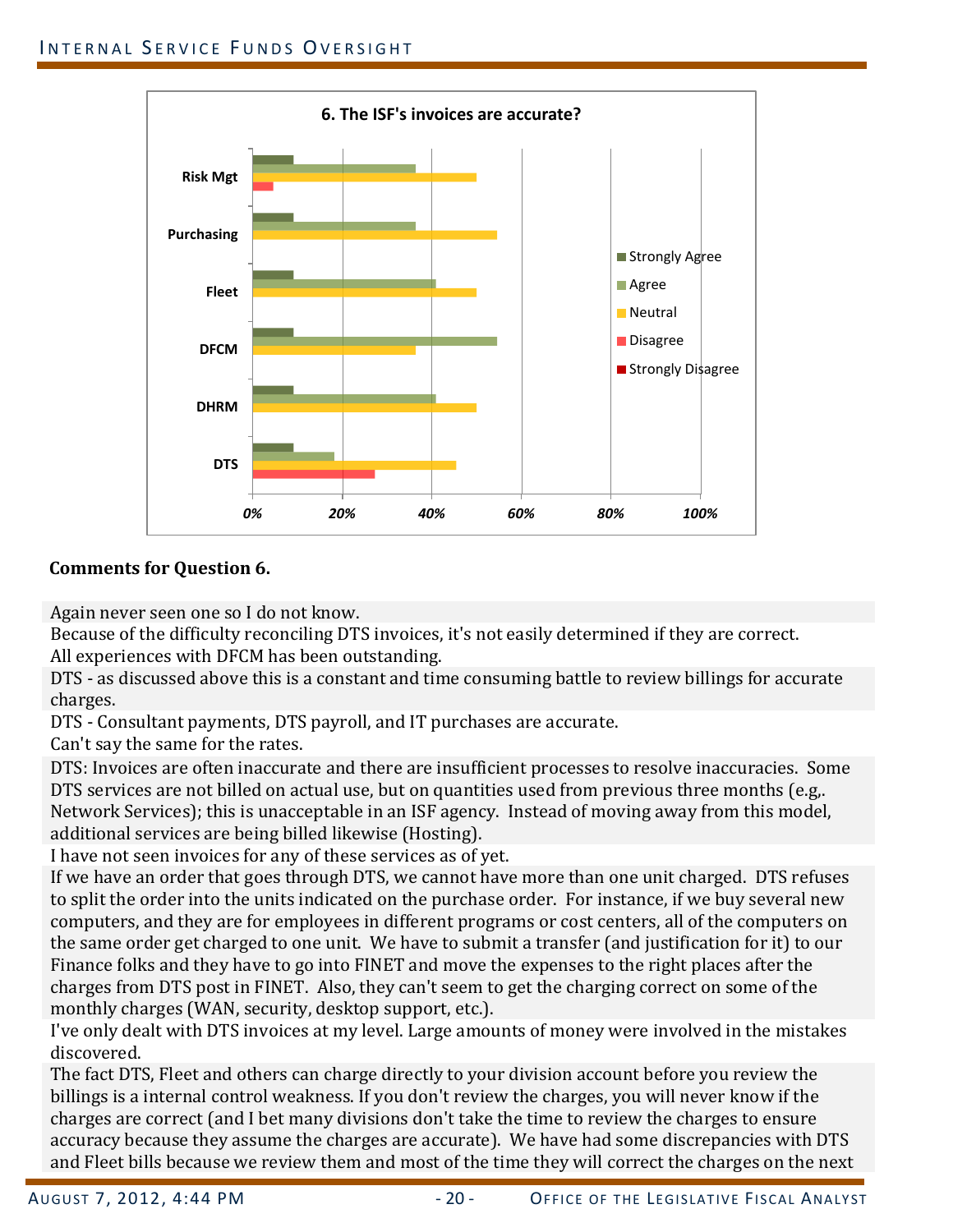billing cycle.

The only invoice I see is the monthly DTS phone bill. As far as I can tell, it is accurate

The problem with DTS invoices is I never see them until I request them. The charges automatically hit my budget without me ever knowing what the charge is for and if it is appropriate.

We have caught many DTS charges for items we should not be charged for, duplicate billings etc. Once we alert DTS they take those off the billings but why were they there in the first place!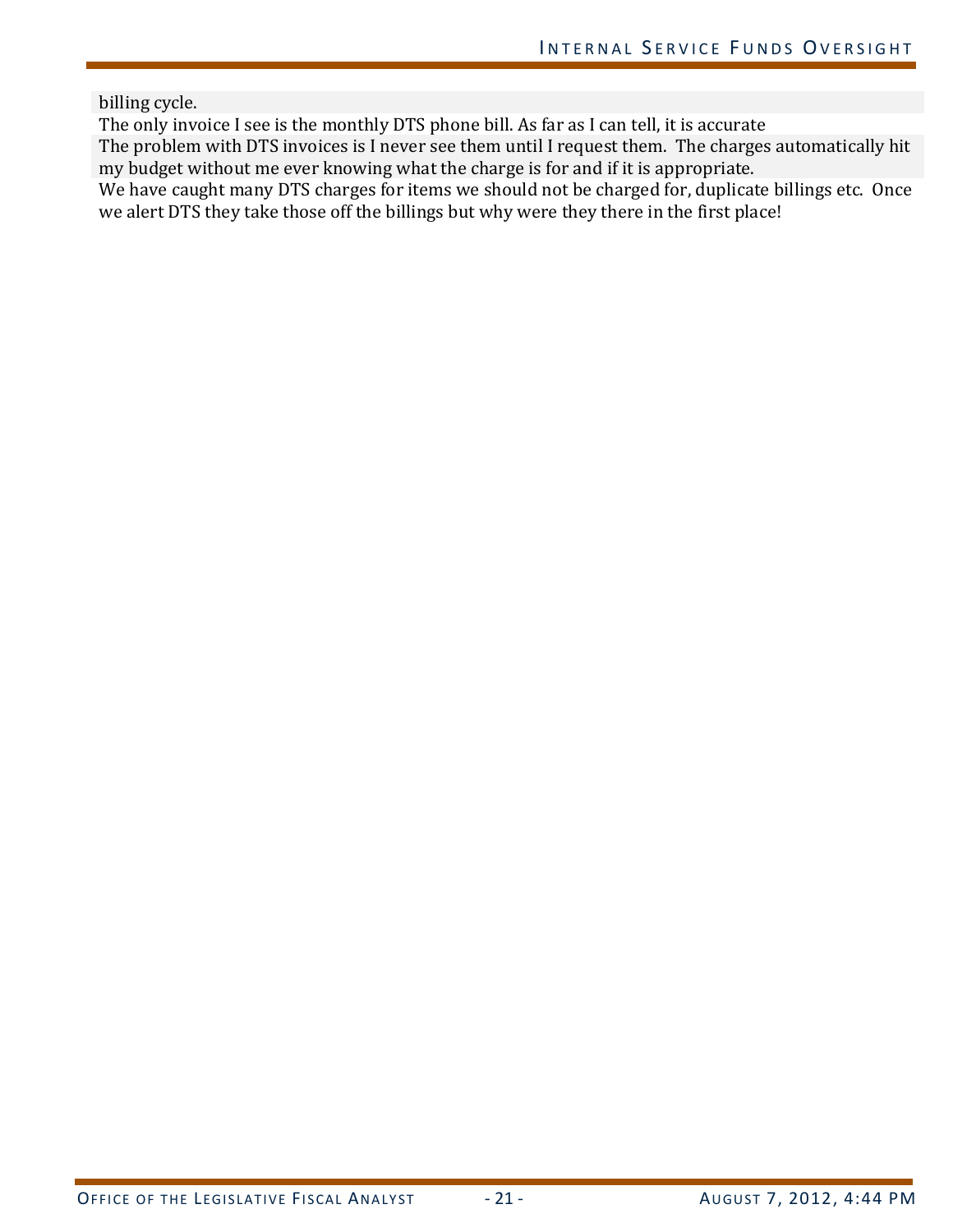

# **Comments for Question 7.**

Communication can always be improved but I have not had any major issues with being able to get my issues across to any of the ISF.

Did I mention the lousy attitudes in both of these agencies???

DTS - It was difficult to decide to answer with a disagree or neutral. Communication is okay, but follow up and actually getting the work done has been very frustrating for us.

DTS communication is lacking because they are probably overwhelmed with billing errors and never ending resolution issues.

DTS staff often don't tell us what is happening, or where they are on the project they are doing for us. I think they wouldn't get such bad ratings if they would just communicate and keep us updated when they run into a problem on the project. Obviously, some are better than others at communicating, but the problem does seem to be more than one or two individuals.

DTS staff we have at our building do a fine job for us, however they are limited in what they can communicate to us by their upper management. It gets very frustrating when staff is so afraid of getting fired or getting in trouble that they cannot work with us in finding proper solutions or communicating what is really going on.

DTS: DTS has moved further and further away from customer focus and attention. DTS no longer communicates with to understand our businesses and to learn whether DTS services meet to understand our businesses and to learn whether DTS services meet our needs. Product services are no longer managed to meet customer needs. Communications have more of a 'policing' tone, rather a tone of meeting IT needs.

I feel we do a lot of the calling to DTS to get items cleaned up. It takes them months to get a credit billed back to us.

It seems like there are 18 people that need to sign off on a memo to request purchase. It also seems like each 18 persons have a different set of rules. One person is upset you didn't include attachments, another is upset because you spelled their name wrong, someone needs a w-2 even though it's already on file.

Most times. There are a few DTS staff people who could be better at communicating.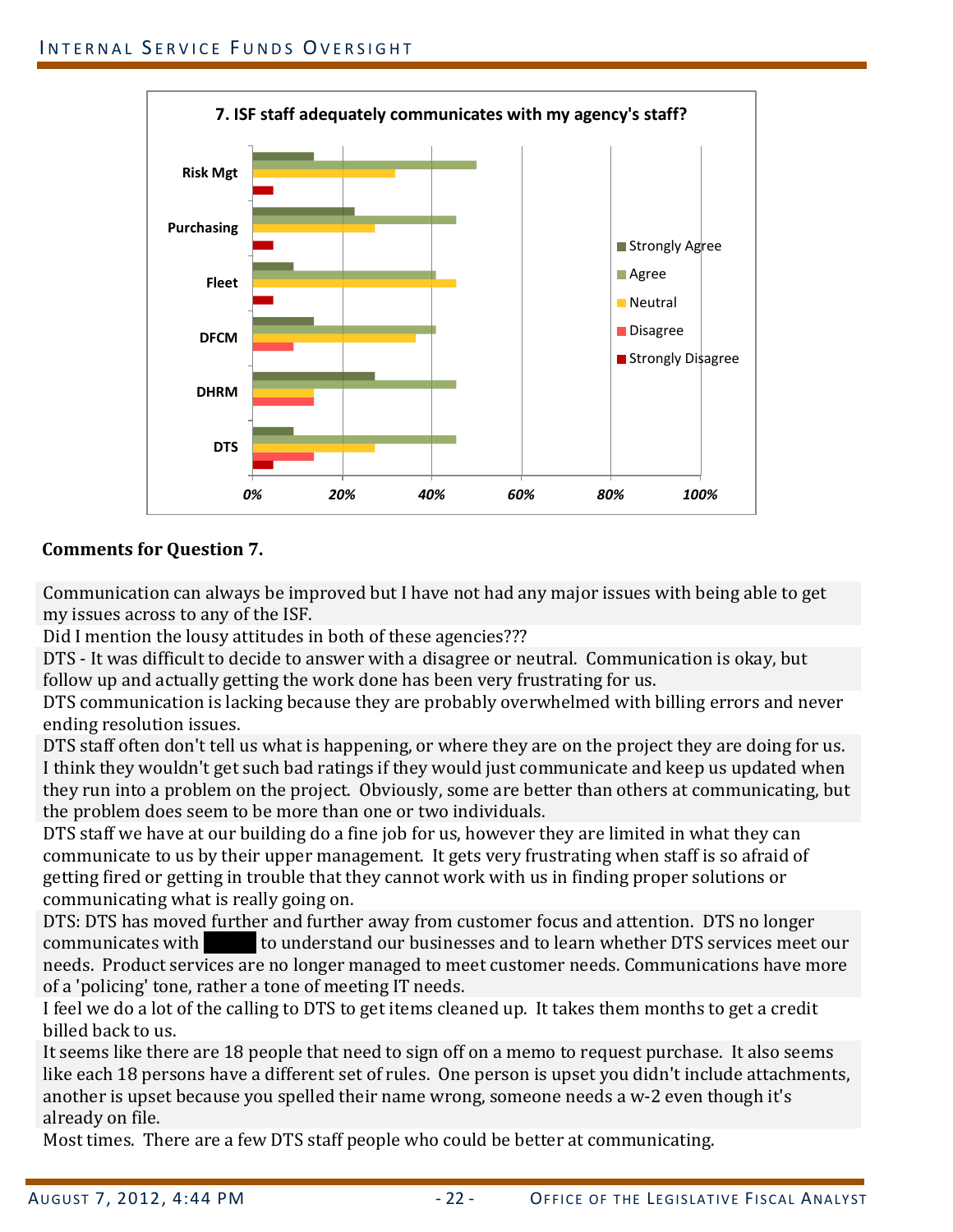Similar to comments above. DTS and Risk communicate with the agency very clearly and often. Fleet tends to simply dictate standards without much explanation or chance for comment, and Purchasing does well with contract management, but pays less attention to Utah Correctional Industries (UCI) issues. DFCM also seems to keep UCI away from projects where they have expertise and the state could benefit.

Since moving to the centralized system, it seems less friendly/responsive than having HR personnel in the office.

I regularly follow up with my staff to determine if work requests have been completed. I realize the DFCM staff have multiple buildings to cover so I don't mind, but if they could come up with a response mechanism to report to me when something has been fixed, it would save me calling the sections

Some, but not all DFCM staff at are often difficult to talk to.

The USOE Purchasing Agent communicates quickly with my section, but that does not always occur at State Purchasing.

We have little interaction with Fleet Services and Risk Management so I marked "neutral" for those two.

When it comes to changes in policy about purchasing or forms that need to be used vs old forms etc. We ALWAYS find out about it AFTER the policy change or as something is rejected vs. hearing about it first. It is very annoying. DTS isn't the best at communicating either.

When purchasing computers there is not always enough communication to assure that the product we are ordering meets our needs.

DFCM is not always responsive or timely on communicating back to  $\Box$  on ongoing issues.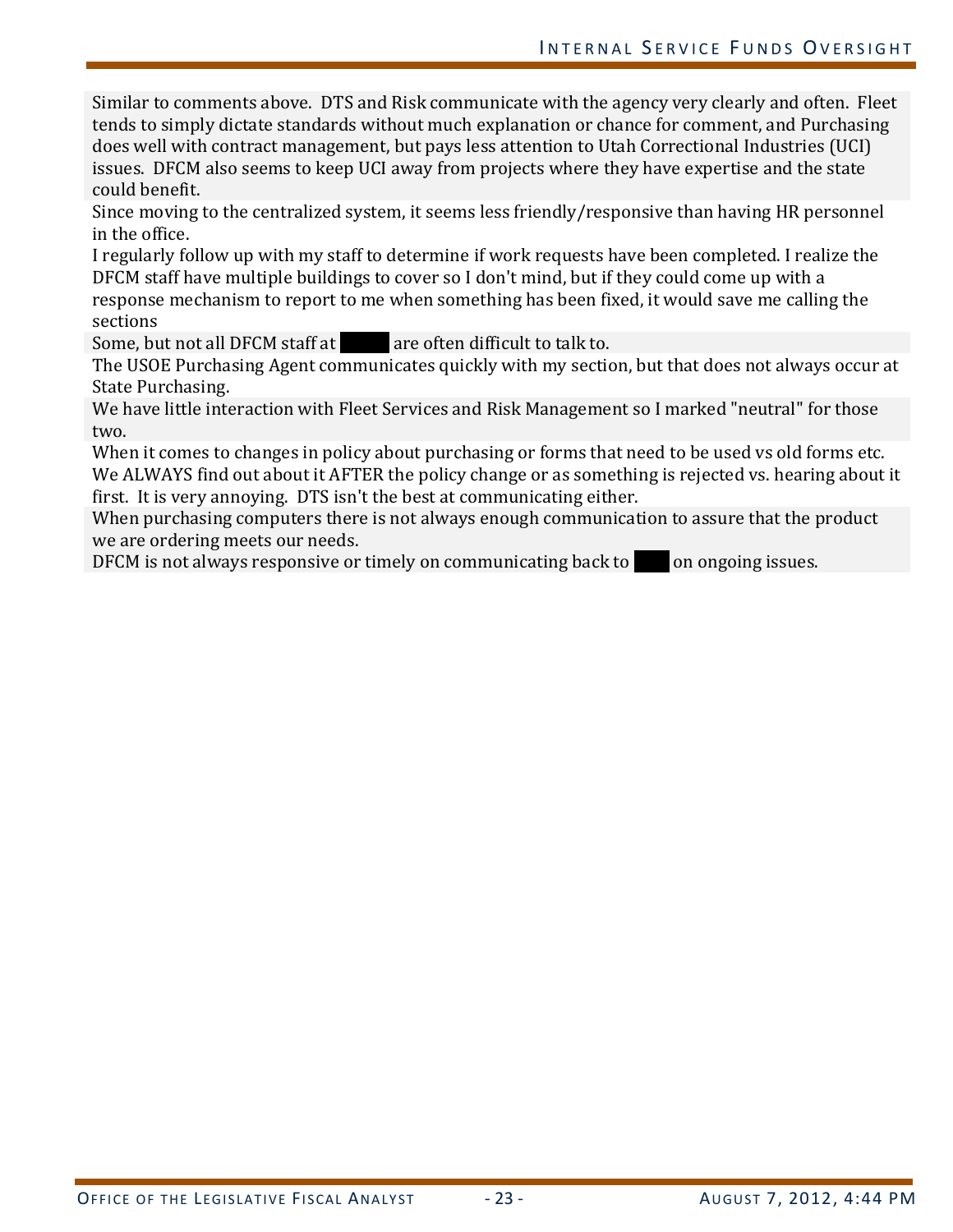

#### **Comments for Question 8.**

Again, DTS staff in the trenches are great, DTS upper management has not been truthful with what they have communicated.

DTS - Employees are friendly, but professional to us also means service and that's where we feel improvement is needed.

Fleet - Although our interaction with Fleet is limited, the experience has not been good. The staff person was not friendly or professional; she had a very bad attitude.

DTS usually provides friendly service but it may not always be professional if by professional it is meant competent.

DHRM it just depends on who you are talking to.

Fleet, Purchasing, and Risk Management seem to be the most competent and for the most part friendly.

DFCM staff is mostly friendly and professional to the extent they are competent to address the issues. DTS: Remedy helplines and reporting is friendly, professional and usually helpful. Service and followup can be inconsistent. Often DTS staff show up without calling or insuring appropriate staff are present. They work on a problem and then leave without indicated a return time or what they are going to do. Extra training for desktop support on Data Warehouse and set up of other commonly used financial applications and linkages would save a lot of repeat visits and loss of work time. DTS: I wouldn't say friendly, but they do their best to get the job done. I've always found Michael to be quick and efficient.

Purchasing: It's not that they're not friendly (most of them are) it's just most of them don't care about helping me with a problem.

For the most part we have not had to deal directly with ERIC as we still have an DHRM employee in our office that does most of the interfacing with ERIC and resolves our issues. Having this interface and not having to deal with ERIC directly has been very beneficial to  $\Box$ . In ERIC there has been a lot of changing in staffing assignments to and therefore they don't become familiar with and lot of changing in staffing assignments to  $\Box$  and therefore they don't become familiar with are not able to detect issues and problems related to payroll that embedded employees did in the past.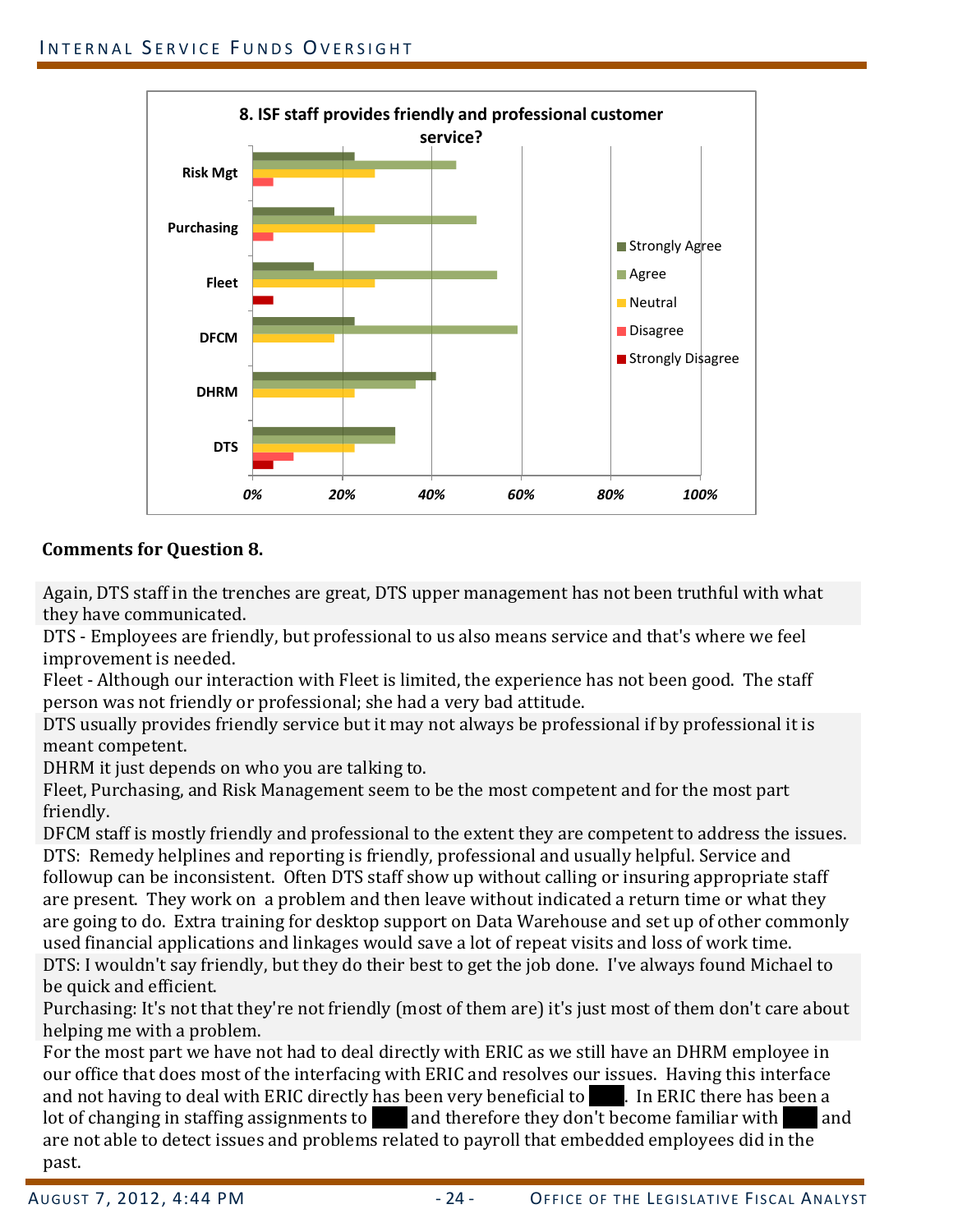Friendly and Professional, but not always knowledgeable.

I don't use State Purchasing services too often, but I have sometimes found them to be abrupt and/or not too helpful.

Individual operational workers are generally professional and friendly.

Purchasing: Mixed professionalism and friendliness. Purchasing seems to often have a rude and condescending attitude.

should not be at the Remedy Help Desk

Let me just say those answering the phones to take your ticket at DTS are always nice and friendly. It's usually those who are doing the actual work that are not always providing good customer service. I have two examples. I heard on DTS tech tell an OT that implementing PNG encryption was DUMB when we share a laptop using the same password. I really don't care what his opinion was it was told to us that we must do it on ALL laptops. Therefore I don't want to hear how dumb it is. Second was being told that something would be done and returned Wed to have it pushed back another week and when asked if it would be done sooner his response was well if I have until Wed I'm going to take until Wed. That would not fly in the real world. It only works when we are forced to use them. It's rude, and unacceptable in my opinion.

Most ISFs are customer friendly. Fleet is poor in communication. DHRM's field office at the department is exceptional. Communication above that level occurs less frequently.

Some but not all DFCM staff at UDOH resist our input when we try to describe what we want done. Often tasks are only partially done, and we find it easier to finish on our own.<br>Some staff complain of rude indifference.

staff complain of rude indifference.

Some members of these agencies are extremely rude and unprofessional in their dealings with others. The following comments are not intended to disrespect anyone. Good people work for ISF's. But bad systems always produce bad results no matter what quality of people are involved. systems always produce bad results no matter what quality of people are involved. bright and capable person. But "Eric" is the worst idea ever conceived. THE DHRM people on location are excellent. But when we go to Eric all we get is excuses. "We can't process this terminated employee payout because it was received 15 minutes too late." This excuse was given on a Thursday when payroll wasn't closed out until Monday. We could have easily processed this with plenty of time to spare. As a result, a terminating employee had to wait an additional two weeks to get a paycheck. Since the inception of "Eric" DHRM service is the worst I've seen it - ever - in the State of Utah. I use to be able to brag about the quality of service in DHRM but now I am ashamed of it. There are some DTS staff who are very good and most of them try to follow through with projects, but if they run into a problem, they seem to table the problematic project while they go do other things, and eventually they get back to the problematic project.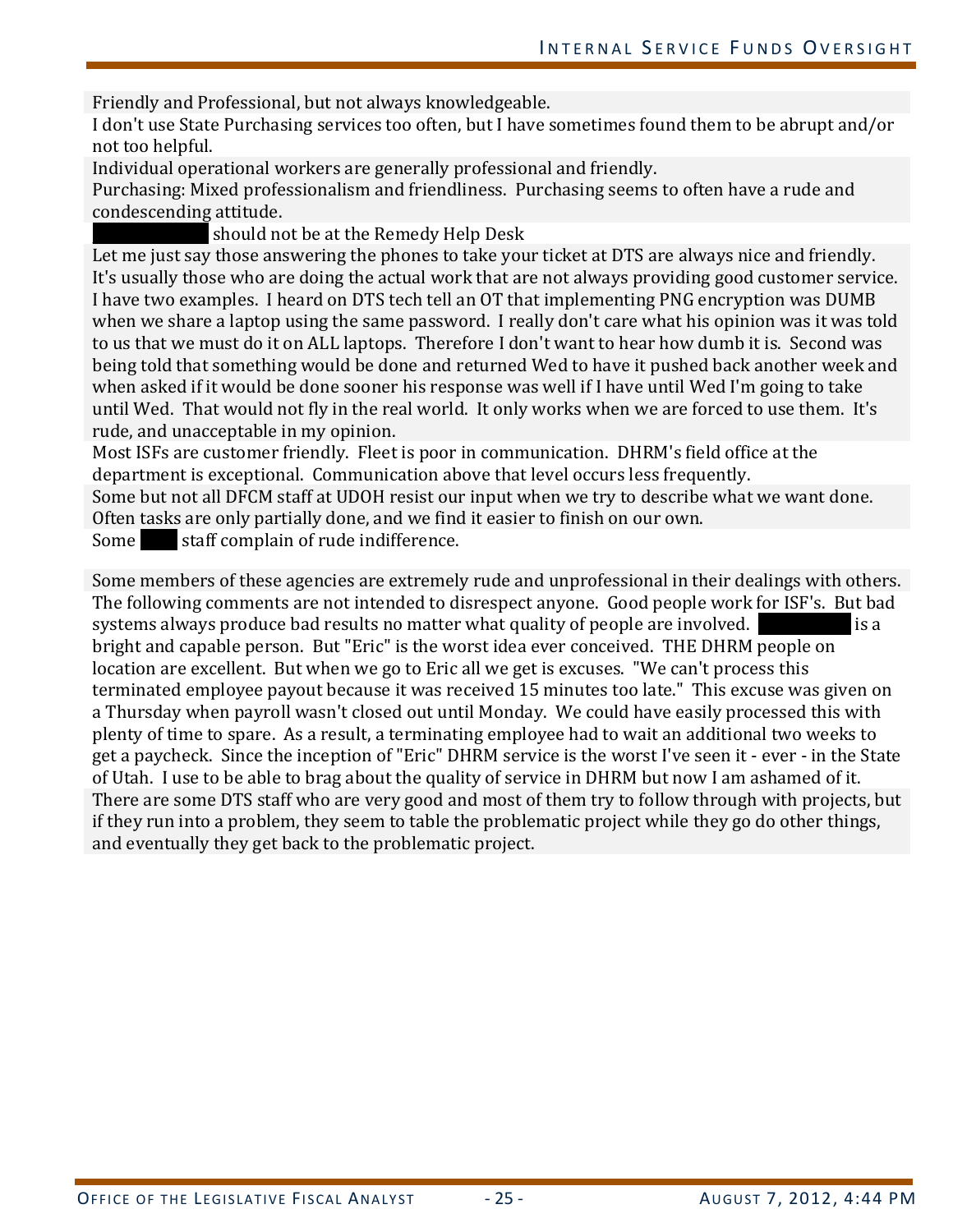

# **Comments for Question 9.**

Contract prices for office supplies and small items are usually higher than we could buy in the store. Not being able to purchase small IT supplies from office depot and having to purchase from contracted provider often costs more.

Contracted airline fares are often much higher than the individual could have purchased. DTS in general isn't worth the time and money. They usually screw things up anyway.

Purchasing contracts with some of our vendors are for items that are ridiculously priced and we are stuck dealing with them. I also don't have time to comparison shop different vendors so I rely on Purchasing to tell me where to order what items.

DTS: Programming services are high, and there is one rate for all programmers, regardless of the experience of the programmer. Hosting and some database services are too high.

Employing individuals to perform these services at the department  $\begin{pmatrix} 0 & 1 \end{pmatrix}$  level would be more cost effective, while providing better support to the department and division. Smaller agencies might be better off contracting these services.

I can often find much lower prices than those forced upon us.

I feel state contracts don't let us buy things cheaper. I can see where they can offset liability issues for purchases.

The costs I have seen for DTS and DFCM are high. I would classify some costs for DTS as outrageous. I think the prices are higher through DTS.

In previous reviews of costs associated with maintaining the department's fleet, it would appear the department would have much better control of its own fleet and likely at better overall cost and maintenance.

It is hard to tell with DTS or DFCM whether the prices on equipment are better than we can get if we don't go through them, because the products are so varied, you'd have to compare each thing you bought to the same thing on the market. Since we can't purchase from non-state contracted vendors on most equipment, we don't ask for bids from other vendors.

It sometimes depends upon the service being provided. To charge near a "private consultant" rate for some services that some of our agency can provide ourselves, albeit taking away from other work,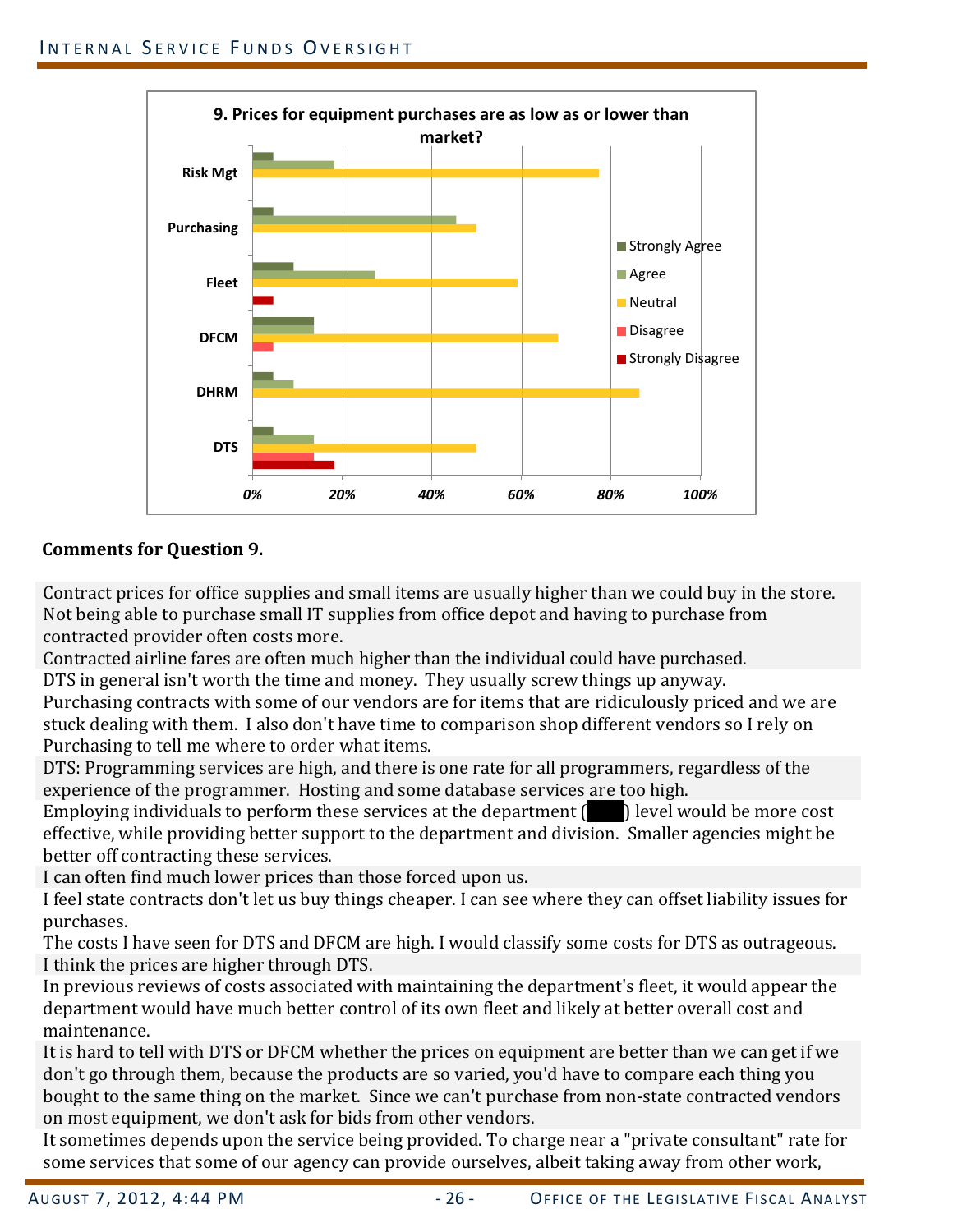does not entice us as a department to utilize such services.

It's frustrating to have to purchase items through DTS, when we could purchase them somewhere else for much cheaper.<br>Many staff believe

staff believe PCs can be purchased individually over the internet and can be delivered the next day.

Many items purchased through the state contracts are more expensive than could be purchased in the community.

State pricing is often higher than non state contracted vendors.

The only equipment purchases we have made are through DTS. Other services purchased through Purchasing are as low or lower than market.

There have been many times where I could find the same item, model, make etc for less than what we must pay simply because it's on contract. I really wish that we were given more freedom to save the state money. I can see contracts when we have no clue who else to buy it from, or when they can offer a better price but if they can't we should be able to use someone else and we should write that into a contract that if they can't match the price then we can use someone else. In such hard economic times it seems stupid to force us to purchase things at a higher rate and it makes it so vendors don't want or need to be competitive.

We assume that DTS uses state contracts which are not always the best price available at the time of purchase.

We could have saved money had we been allowed to purchase a new vehicle and other equipment through other sources.

Why do we pay for less service?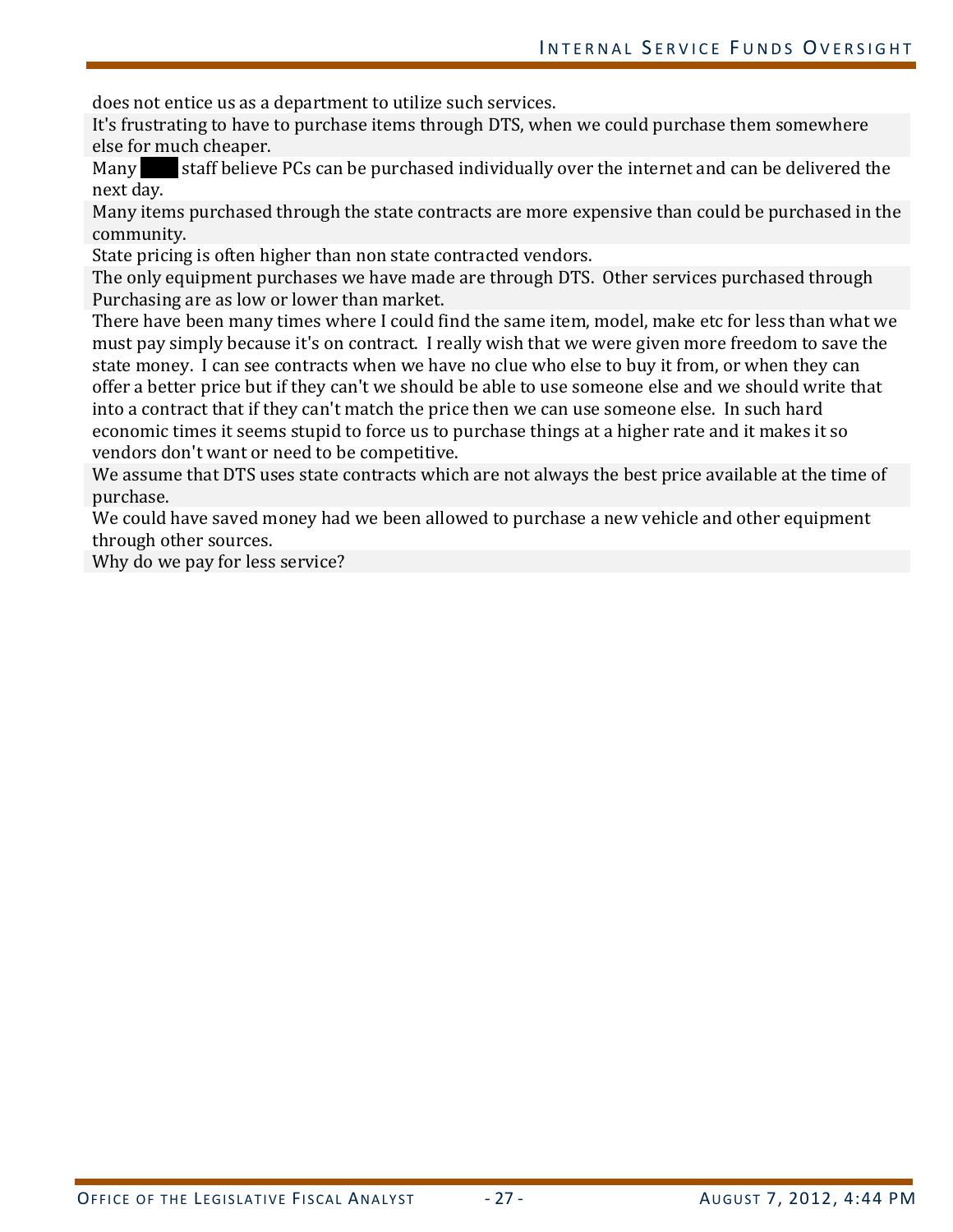

#### **Comments for Question 10.**

As long as there aren't problems with the installation the first time DTS tries, this goes pretty well. But if there are problems, it can take weeks to finish the installation and get everything to work together. Computers were purchased in a timely manner, but it took about 6 weeks to get 4 new computers set up by DTS and back to staff. Then one needs to be replaced due to a fatal error caused by technician. DFCM is great to follow up on requests to fix items in the office.  $\Box$  is always willing to help. DTS - We have requested installing Wi-Fi in the  $\blacksquare$  off and on for years, but due to budget cuts we weren't able to do it. However, this year when funds were available and the request was made it's been several months and still no response or action has been taken. We are in desperate need of a new phone system at the  $\overline{\phantom{a}}$  and made the request several months ago and have and made the request several months ago and have yet to get this matter resolved.

Fleet - Due to lack of follow-up, we had to wait an additional year to purchase a new vehicle for the

<u>Traveling Exhibitions truck.</u> DTS has improved slightly.

Purchasing has improved quite a bit.

DTS runs both ways but mostly it seems like we wait weeks and months for a simple install of a laptop or PC.

DFCM's main issue is that they don't tell you how long it will be before they can complete a task.

DTS. Last year end there were a lot of computer purchases. It took months for DTS to get the new computers installed and working. Most other times the service is timely.

New fleet vehicles seems like it take a long time to get.

DTS: My new HP laptop was received from the vendor on April 20, 2011 and installed at my desk by DTS on September 29, 2011.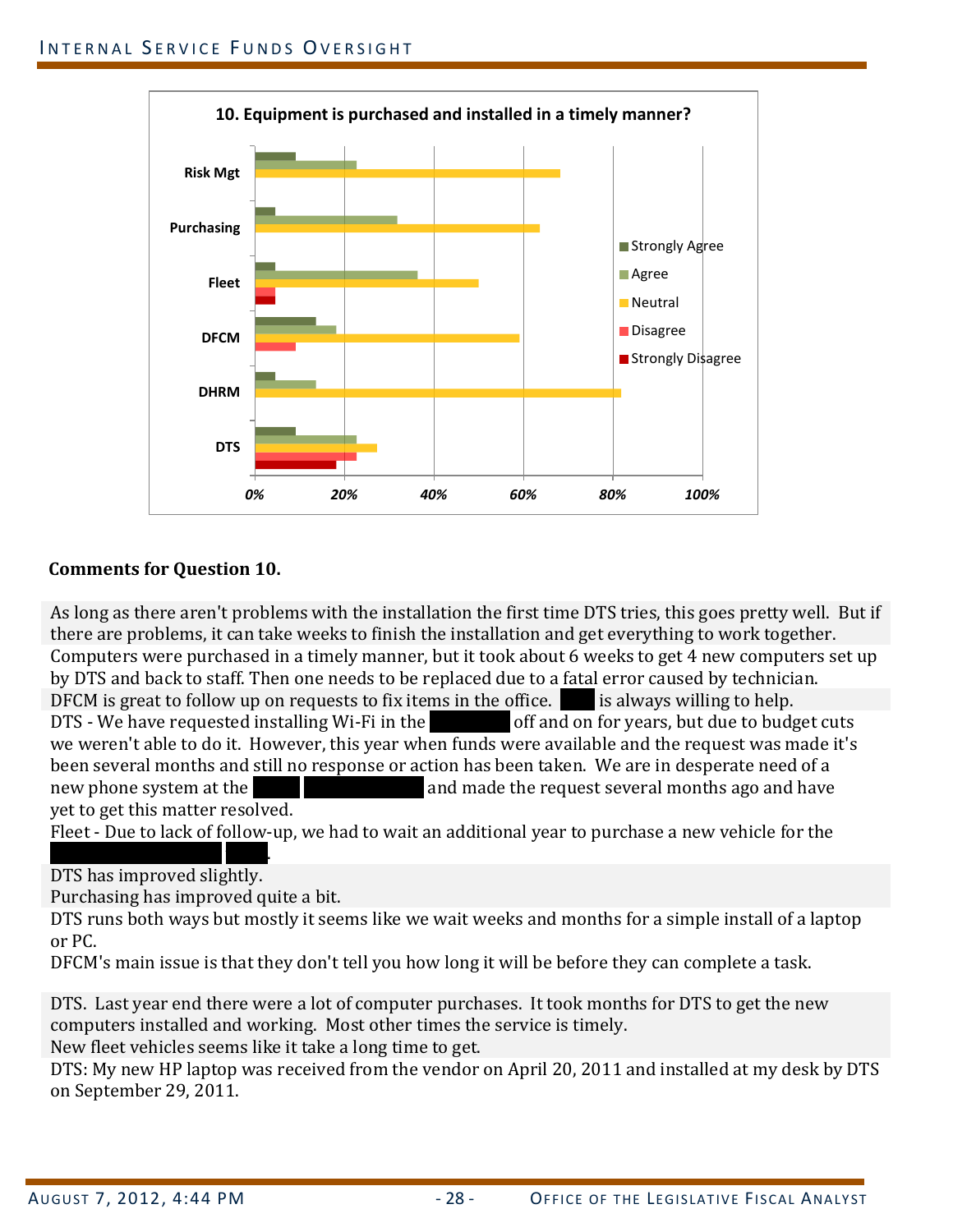I have a new computer which does not run properly because DTS sent someone who did not know what he was going to install it. He wiped off things that he should not have, did not install things he should have, and in general messed things up. I need to wipe the hard drive and start over. He acted bothered because I asked him to reinstall my printers. I will do it myself from now on. DTS just isn't worth the crapshoot of who you might get and how they might screw up your machine. Sorry!

Installation of new replacement computers seems to be slow, probably due to limited DTS staff time. It is July and we are still waiting for a desktop computer that was ordered in April. Other equipment comes in a reasonable time frame.

It took me quite a while to get my new printer installed and I have found that with my staff too. We are out in the field so sometimes it seems to get lost at the Capitol. Also, out in the field so sometimes it seems to get lost at the Capitol. Also, at getting one of our faxes installed and then it didn't work for a couple months which really hurt our ability to get work done.

On two occasions ARI's (Fleet) direction resulted in needing additional repairs due to errors made by recommended shops. Therefore ARI has not been helpful.

Only DTS has installed equipment for our division.

Purchasing: Purchases take too long--do not know if the process is ineffective or the staff are. There are concerns with DHRM taking over employee payroll functionality. The system is automated, which leaves potential of employees not sufficiently being notified they have not entered time or managers approving timesheets. Time will tell if this creates problems. In terms of DFCM, there are circumstances where projects need to move quickly, and they don't get the level of priority or attention necessary. Commissioning new vehicles from Fleet, at times, is sadly slow and cumbersome. We have had vehicles purchased and simply sitting prior to commissioning, simply because Fleet has indicated they don't have a place to park the new vehicle. As a customer, this seems to be a week argument. They keep "losing" my requests.

We had a significant problem in relocating a

to It was difficult to get a timely response from DFCM Maintenance. However, we do appreciate their work to move the equipment.

We have paid DTS a lot of additional money over the past several years for help desk support yet there are no additional people at the help desk to service our increasing needs. As a result, many installation projects are delayed beyond what I believe is reasonable.

We sometimes find it easier to do our own installation, if we can.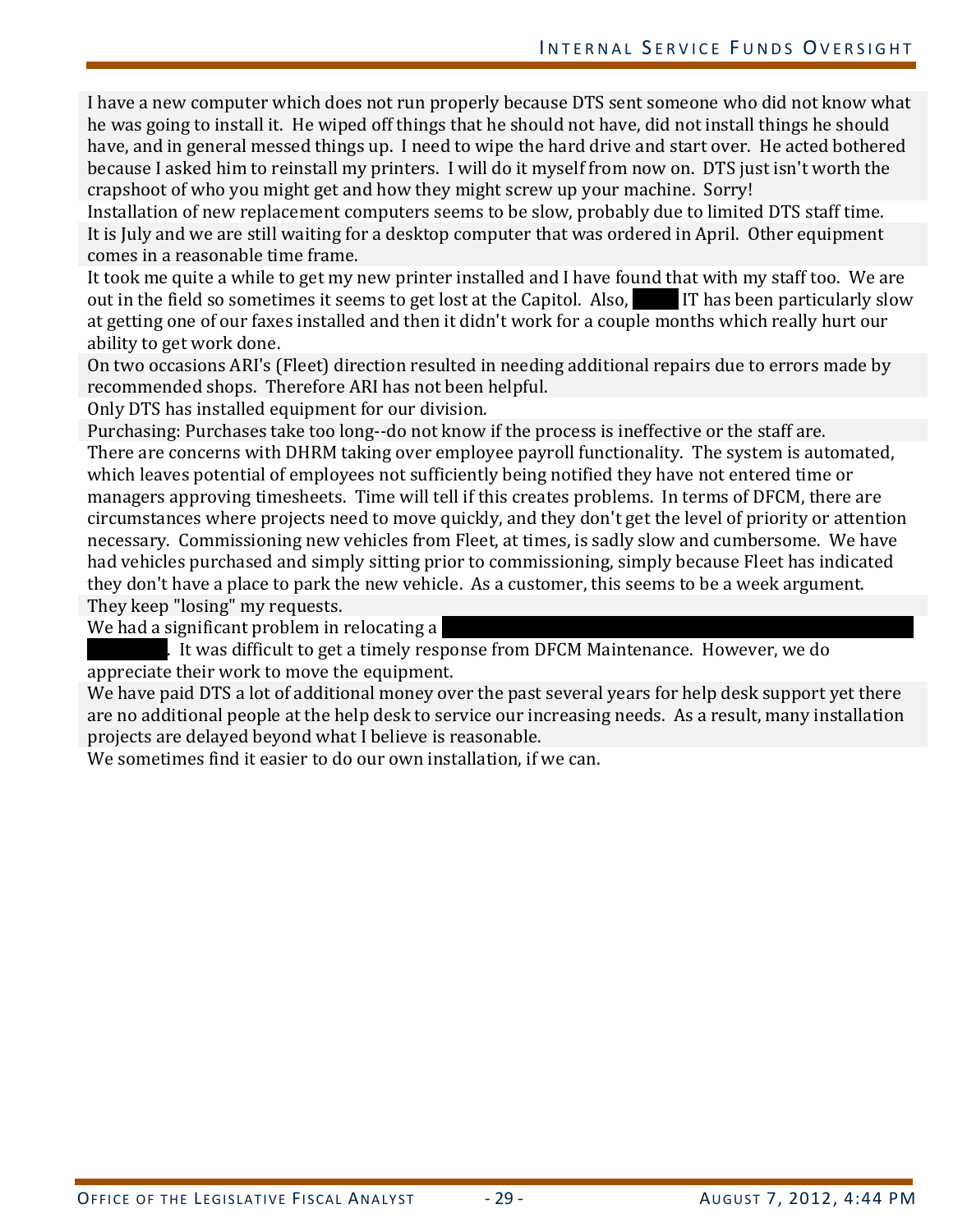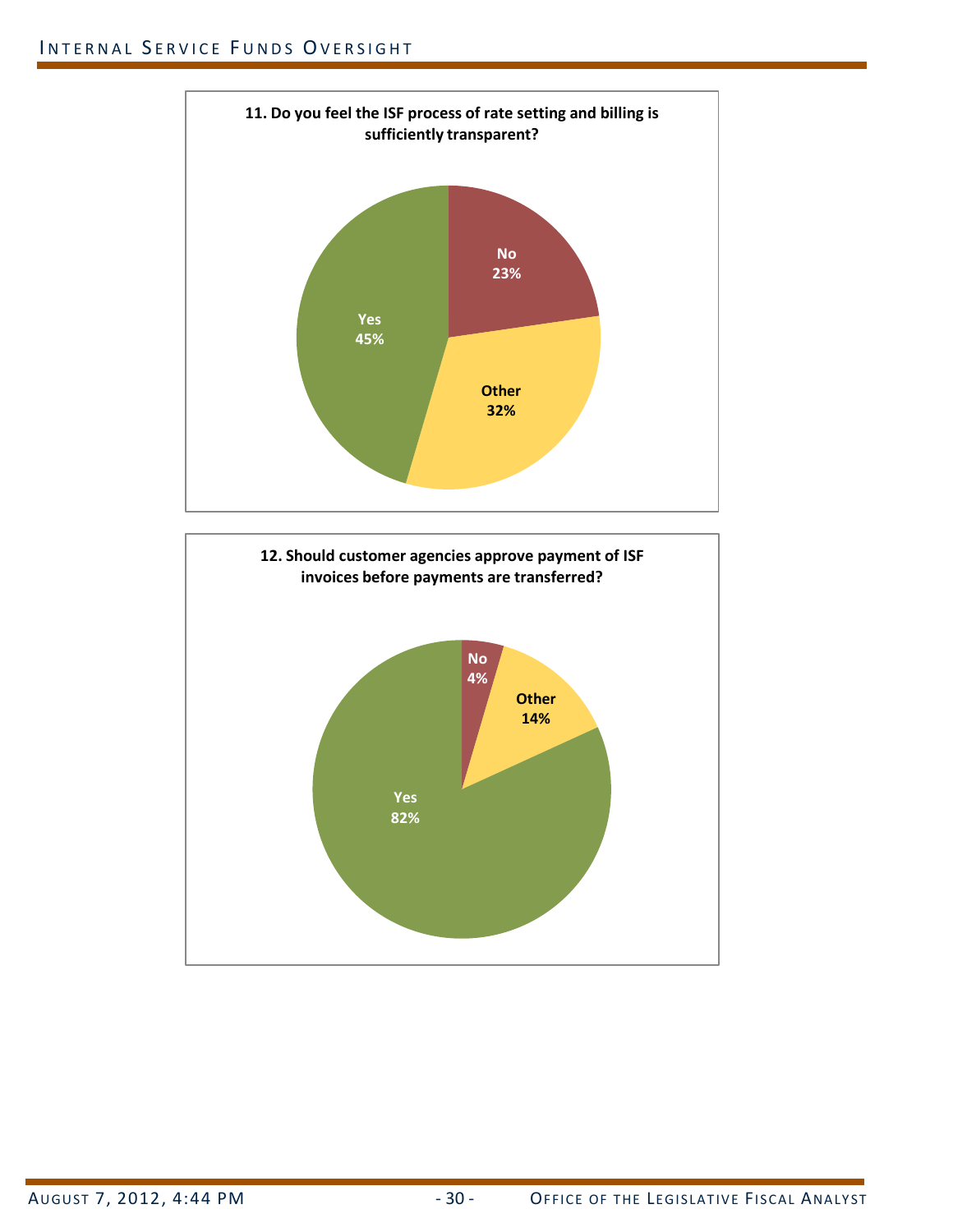#### **13. What other recommendations or comments about the ISFs do you have?**

Additionally, if an ISF has created for themselves a restrictive system (i.e, DTS and their Remedy System)....they should still be required to work with the state's systems (i.e., FINET)......so, if the cost of a piece of software must be shared between two coding strings...they need to figure out how to do this at the A/P entry stage.....not say "we can only charge one ELCID, because our Remedy system can only take one ELCID"....then require each agency to "fix" the problem with a transfer (which then gets the agencies in trouble with the financial auditors).

Contracts and contract management is an issue when agencies have to work through a 3rd party (DTS). See feedback in #5. invoicing on a contract is always a cumbersome feat.

DFCM Maintenance ... Does this include the janitors and cleaning staff? There needs to be a better description of all of the acronyms. Anyhow, if DFCM Maintenance does include the cleaning staff, they do a fantastic job.

DHRM needs to stay in the business of Human Resources and not Payroll. They should help employees with benefit issues and leave the accounting to the accountants.

DTS and Purchasing need to do something about the general attitude of some of their employees. I could name some names but they are probably already known by most. Maybe they need some kind of training on how to appropriately treat others from state agencies. It is not a bother to be asked to do your job. If you can't do it nicely you should willingly give it to someone who cares and will do a better job of it! I don't mean to be harsh but my job would be so much easier and nicer if it was not such a struggle to deal with these other agencies! And if someone is asking it seems like the time to speak up and be heard... Thanks for asking!

DTS communication should be improved. Too many instances of decisions being made and implemented without letting state agencies know in advance. Too many layers of approval - example is how many people have to approve just to get a \$49 software package. Business case rules are too restrictive for small purchases.

Telephone installers are great, but telephone voice solutions engineer service is really lacking. DTS leadership needs to do a much better job understanding their customers businesses and their business needs. DTS rates and services should be reviewed more aggressively by IT knowledgeable individuals. DTS should not be above change--Utah should demand change that meets our needs. All: need to do a better job informing their customers about the services they provide, who/where to go for those services, any customer-agency process that is involved in attaining services, how to get escalate issues that are not resolved sufficiently, and how to provide timely feedback on issues. Note: While DTS Help Desk satisfaction survey is a good thing, feedback is directed to line workers, not policies, procedures and other items that come from a level higher in the hierarchy. DTS needs a complete over haul.

Financial impacts to Departments resulting from the rate decisions are not fully disclosed. An example of this is the recent increases in hosting charges to Department. Rates are based on expenses/usage units. The consumption model put in place did not consider the significant increases in CPU and storage components of the hosting rate. Departments are expected to pay hundreds of thousands of increased dollars because of usage during FY13. This has not been funded as part of the rate process because only rate increases are funded. The increased costs will put a significant burden on Departments' budget during FY13. There should be a process to revise rates downward based on the expected "overcollections" for DTS. DTS may give a rebate at the end of the fiscal year, but this is too late to manage the Departmental budget.

I don't feel that ISFs are maliciously doing a bad job. I feel too many employees have been cut from the front line workers. The issues that ISFs are having to deal with are becoming more complex. It takes more time to competently serve customers. More work is demanded of less employees. Purchasing and Risk Management seem to be the most competently run agencies.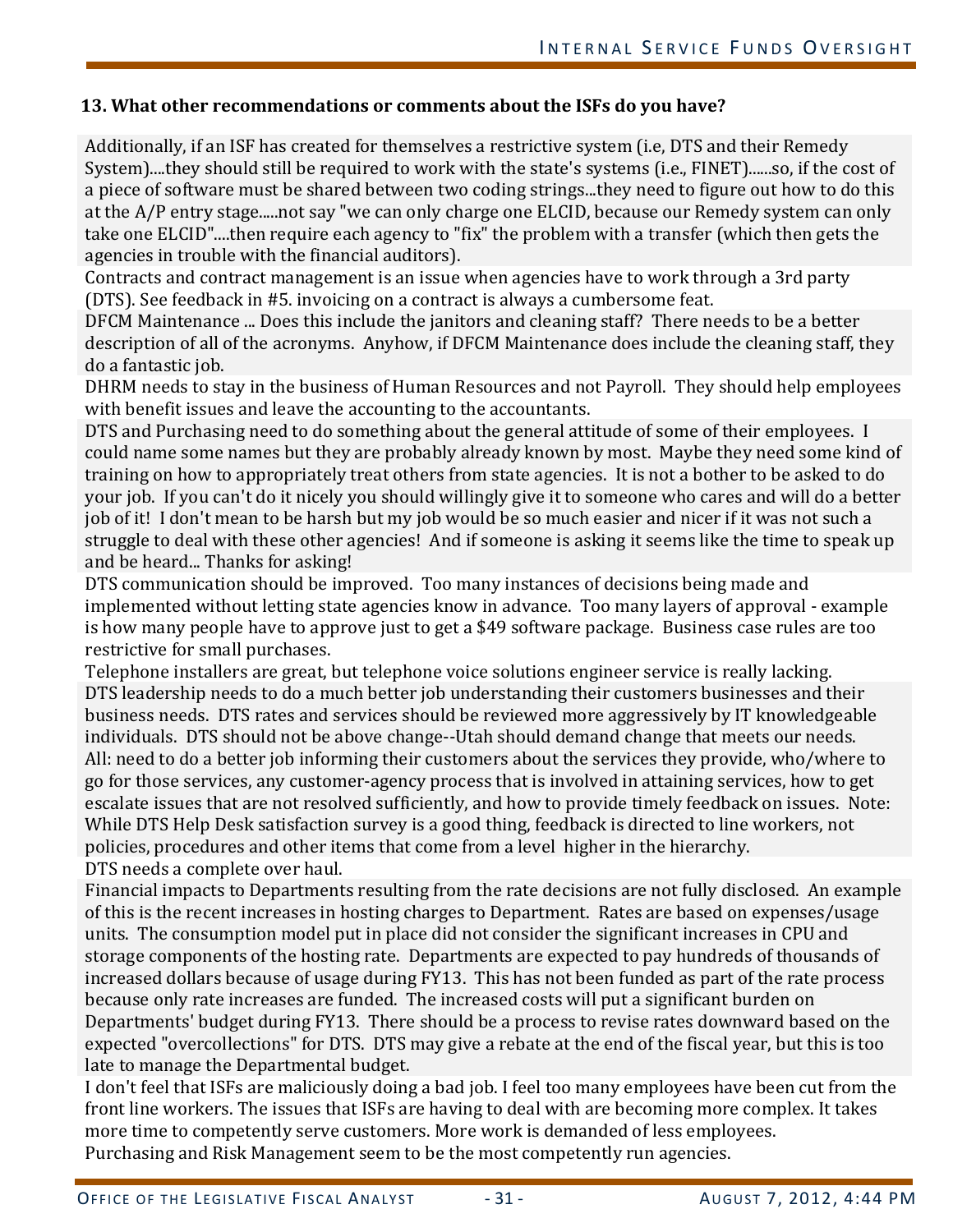I have some concern with the Risk Management ISF in that we get an appropriation for the discounted rate or rate after rebate. Risk likes to say they give us a rebate if we do certain tasks for them, but really we are funded the after rebate price so in reality if we don't get the rebates we are penalized. I find it distasteful when an agency can penalize another agency.

DTS - what can I say. This whole ISF is a joke. I don't have enough room to write all the things I think are wrong with this ISF. The latest is the hosting and CPU usage rates. are wrong with this ISF. The latest is the hosting and CPU usage rates. increase storage and run reports and use servers, now we are being charged for all the additional usage, this extra usage could cost us \$600,000 next year that we were not appropriated for. How is it possible an ISF can charge us so much more for necessary functions over and above our appropriation. Increase transparency concerning details of transactions.

ISF should provide services to make it easy and cost effective for programs. One example: When an employee code a time sheet incorrectly, it is after two weeks that the employee and supervisor receive an email that time sheet did not have the program code entered. Staff has to correct time sheet and supervisor has to write a memo explaining why he/she made an error and approved the time sheet. This we think is not a very good use of staff and supervisor's time and resources. ISF should build a system which gives an error message if time is entered incompletely.

ISFs should work with program staff in collaboration to improve and make a cost/time effective system.

Just that the purchasing process is broken. And when DTS gets involved it is even more broken. Once a contract or payment gets sent to purchasing, there is no telling where it is at any given moment, much less an estimate time of when it will be complete.

Maybe there should be a multi-department Intranet for agencies to access for informational purposes. Our experiences with DTS since its inception have not often been positive. DTS billings are a problem for us, and we are the ones who have to fix the mistakes that DTS makes. Doing contracts through DTS is both cumbersome and frustrating. If you have a question, the answer may be different on different days, or if you talk to different people. Most of the DTS staff are tying to do their jobs, but there are fewer and fewer of them to go around, and there seems to be a lot of turnover in the billing and contracting areas, so it seems like many of them don't know what they are doing. Sometimes we ask how to accomplish something, like doing a contract, and we get an answer and proceed according to the answer, and then someone higher up tells us we should do it differently and we have to start over. Overall, DTS services have improved the past year and we have noticed significant positive changes recently with new leadership. Initially, the service was very inefficient and not cost effective. Provide invoices directly to the program for manager review. We are not getting these. Rates should be negotiated and agreed upon annually.

If ISF rates are higher than the product or service can be bought in the store or market, then the option

should be available to obtain the lower price and save the state money. Some managers complain that has little control over service priorities. We feel were ha reduced DTS service staff compared to other agencies.

The perception from my perspective is that these ISF (DTS DHRM) are not accountable not only for their mistakes (when we can find them given the enormous amount of information that must be looked at after the transaction has been recorded in FiNet (after the fact) and given the complexity of the ISF sub accounting system used to determine what a particular transaction is) but when a mistake is found (after the transaction has been recorded by the ISF) it's very difficult to try and remedy that situation given that they have their money already. I would submit that the ISF agency is reluctant to pay back or give a credit until the agency seeking a remedy has proven (through long countless meeting) that it is due a credit. To the ISF it's like paying for a dead horse.

They should be required to respond with a date of completion on all requests so that we know when things are going to get done. I don't expect a computer problem to be one of those "I'll get around to it" things. I also don't expect my being mixed up with another employee at both HR and Fleet to take two